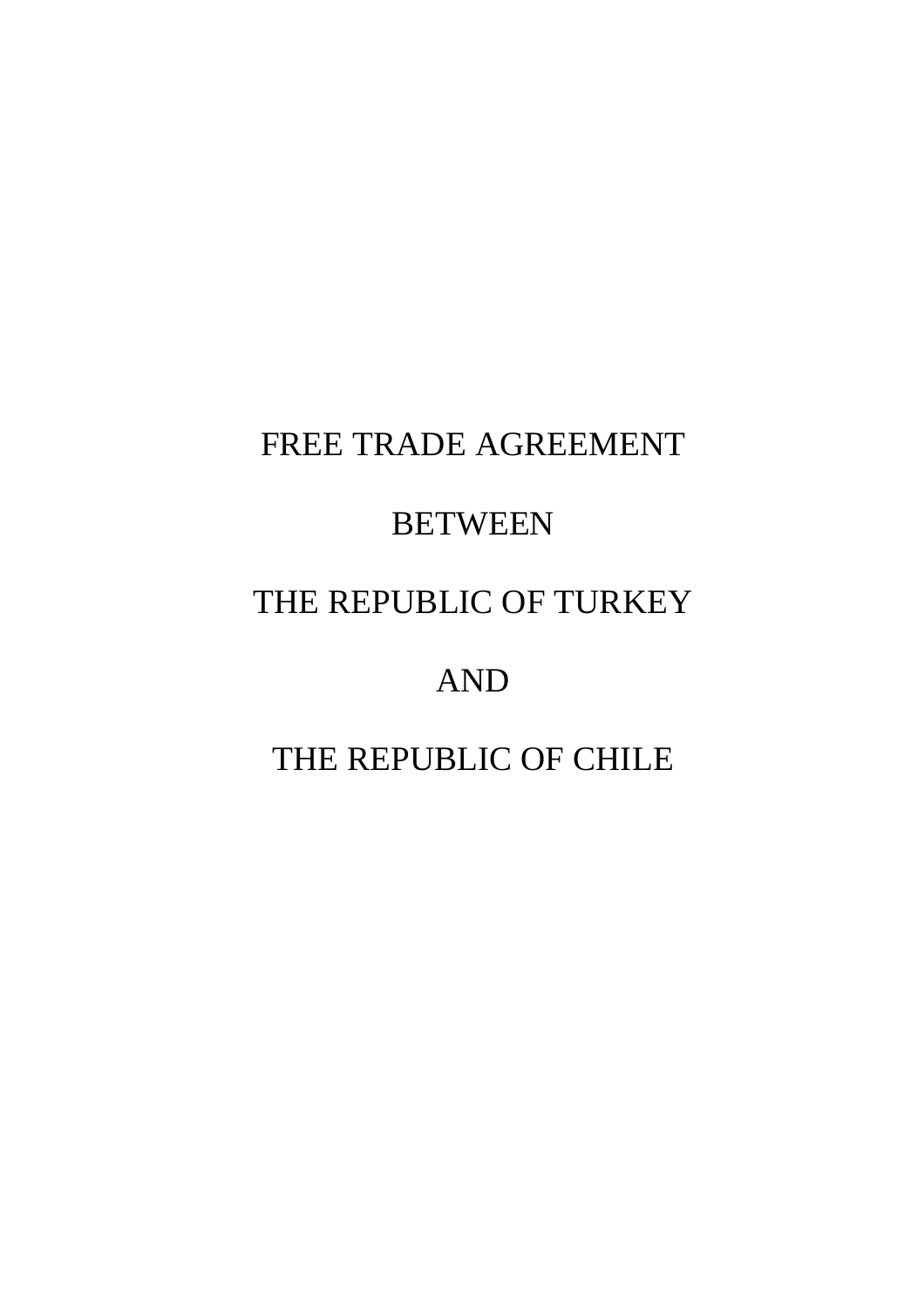## **PREAMBLE**

The Republic of Turkey and the Republic of Chile (hereinafter referred to as "the Parties" or "Turkey" or "Chile" where appropriate);

**DESIROUS** to develop and strengthen friendly relations, especially in the fields of economic co-operation and trade, with an aim to contribute to the progress of economic co-operation and to promote mutually beneficial bilateral trade;

**HAVING** regard to the experience gained from the co-operation developed between the Parties as well as between them and their main trading partners;

**RESOLVED** to lay down for this purpose provisions aimed at the progressive abolition of the obstacles to trade between the Parties in accordance with the provisions of these instruments, in particular those concerning the establishment of free trade areas;

**DECLARING** their readiness to undertake activities with a view to promoting harmonious development of their trade as well as to expanding and diversifying their mutual co-operation in the fields of joint interest, thus creating a framework and supportive environment based on equality, non discrimination, and a balance of rights and obligations;

**RESOLVED** to contribute to the strengthening and reinforcement of the multilateral trading system as established through the World Trade Organization (WTO);

**DESIROUS** to develop their relations in the field of sustainable development and environmental protection and conservation, and to improve working conditions and living standards in their respective countries and protect, enhance and enforce the fundamental worker's rights;

**HAVE AGREED** as follows: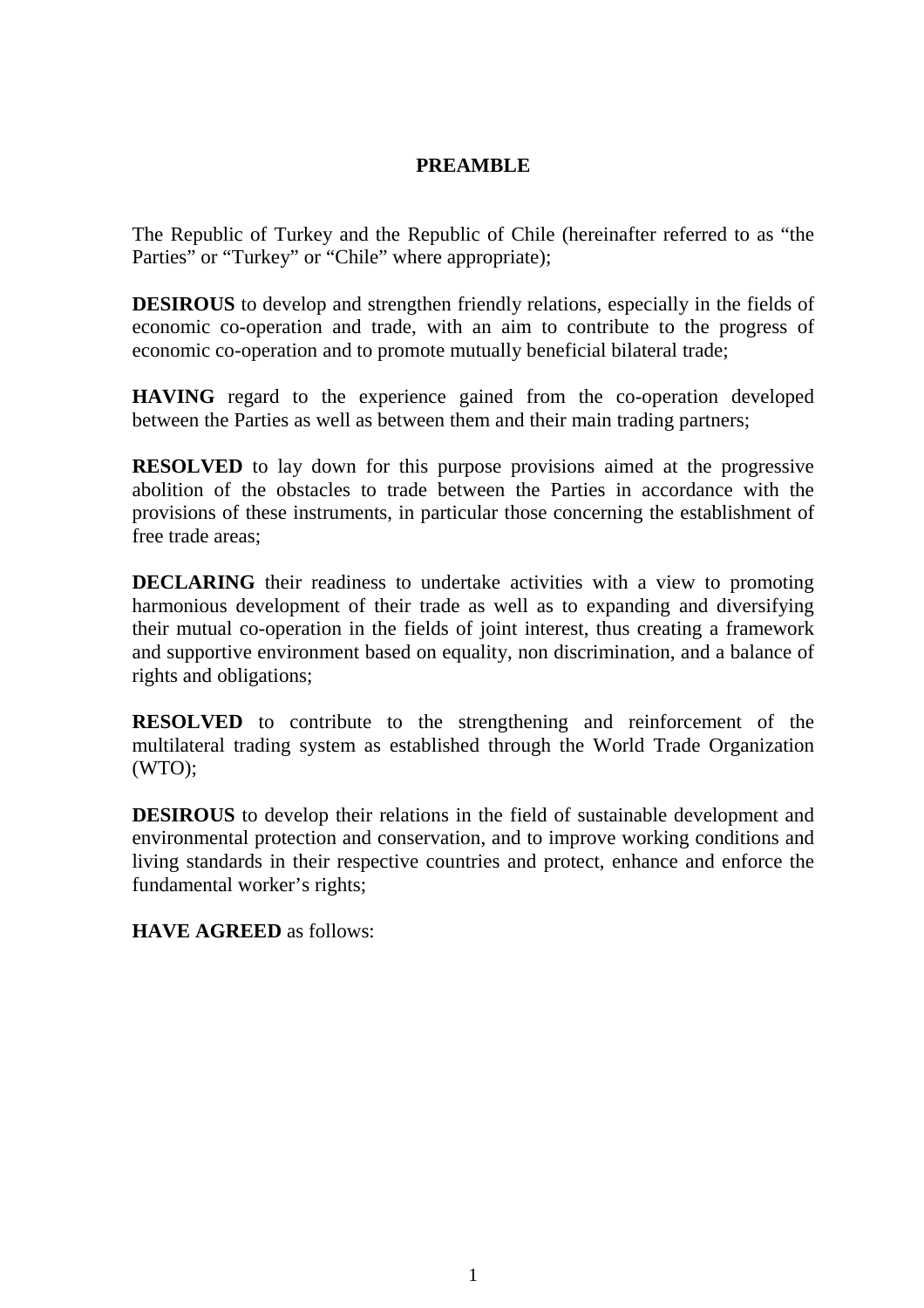#### **TITLE I**

#### **INITIAL PROVISIONS**

#### **ARTICLE 1 Establishment of a Free Trade Area**

The Parties to this Agreement, consistent with Article XXIV of the General Agreement on Tariffs and Trade 1994 (hereinafter referred to as "GATT 1994"), hereby establish a free trade area.

#### **ARTICLE 2 Objectives**

The objectives of this Agreement are:

- a) to increase and enhance the economic cooperation between the Parties and raise the living standards of the people of the two countries;
- b) to promote the expansion of trade through the harmonious development of the economic relations between the Parties;
- c) to gradually eliminate difficulties and restrictions on trade in goods;
- d) to contribute by the removal of barriers to trade, to the harmonious development and expansion of world trade; and
- e) to provide fair conditions of competition in trade between the Parties.

#### **ARTICLE 3 Relation to Other International Agreements**

The Parties confirm their rights and obligations under the Marrakesh Agreement establishing the World Trade Organization (hereinafter referred to as "the WTO Agreement") and the other agreements negotiated thereunder to which they are a party, and under any other international agreement to which they are a party.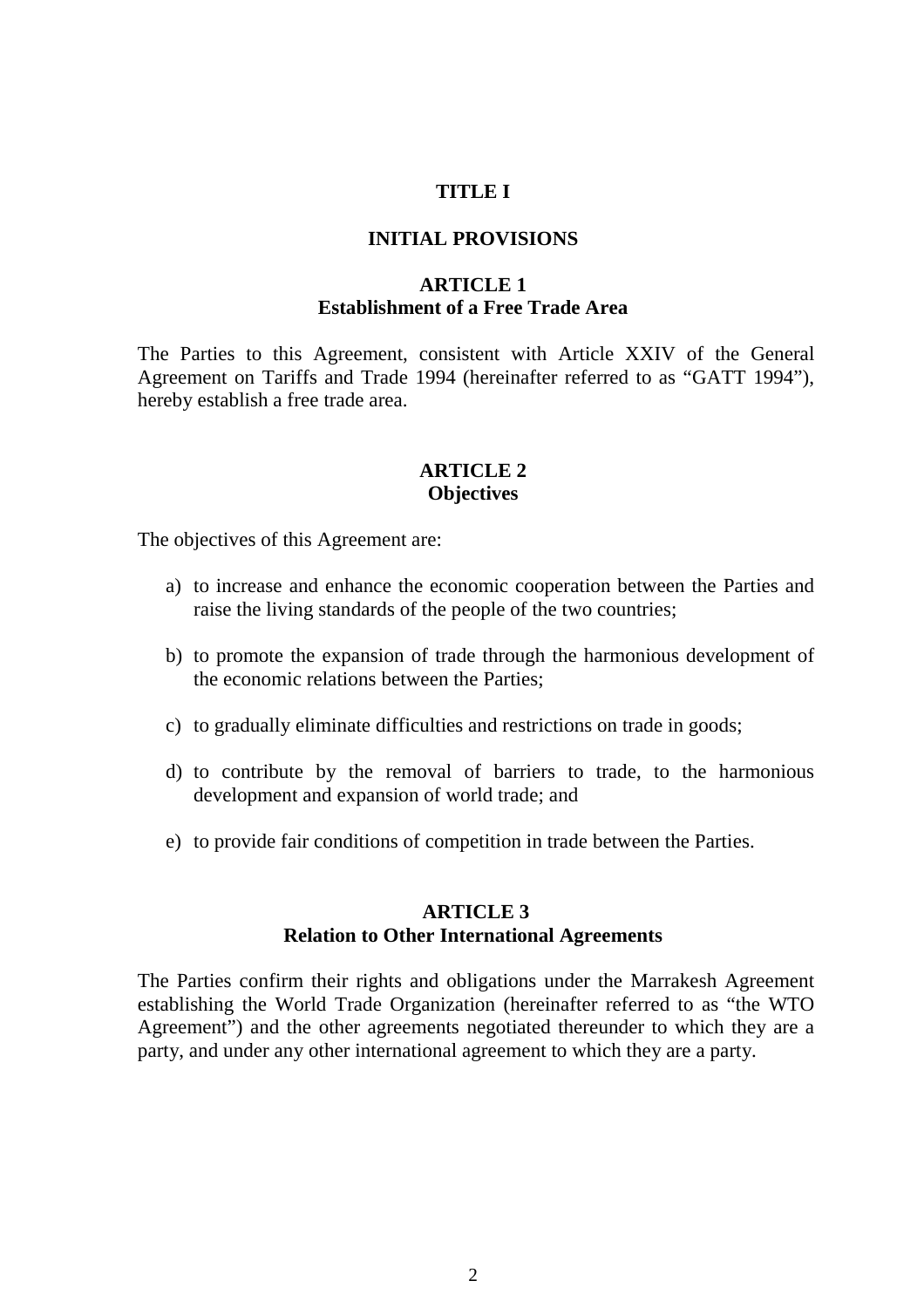## **ARTICLE 4 Customs Unions and Free Trade Areas**

- 1. Nothing in this Agreement shall preclude the maintenance or establishment of customs unions, free trade areas or other arrangements between either of the Parties and third countries, insofar as they do not alter the rights and obligations provided for in this Agreement.
- 2. At the request of a Party, consultations between them shall take place within the Joint Committee concerning agreements establishing or adjusting customs unions or free trade areas and, where required, on other major issues related to the Parties' respective trade policies with third countries.

## **ARTICLE 5 Definitions of General Application**

For the purposes of this Agreement, unless otherwise specified:

- a) **"days"** means calendar days, including weekends and holidays;
- b) **"measure"** means any measure by a Party, whether in the form of a law, regulation, rule, procedure, practice, decision, administrative action or any other form;
- c) **"publish"** includes publication in written form or on the internet.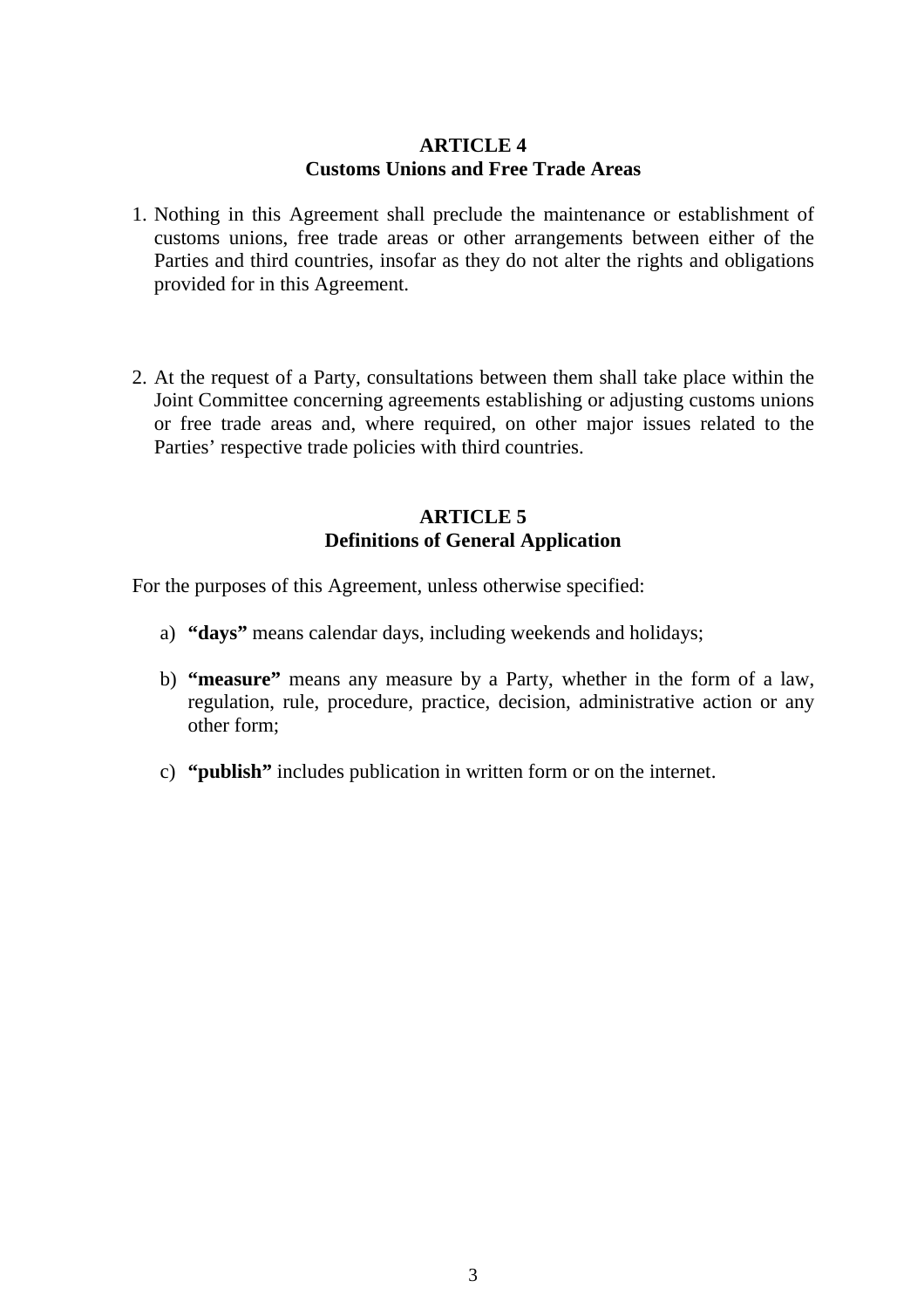## **TITLE II**

## **MARKET ACCESS FOR GOODS**

#### **CHAPTER I COMMON PROVISIONS**

#### **ARTICLE 6 National Treatment**

Each Party shall accord National Treatment to the goods of the other Party in accordance with Article III of the GATT 1994, including its interpretative notes; and to this end Article III of GATT 1994, and its interpretative notes are incorporated into and made part of this Agreement, *mutatis mutandis*.

#### **ARTICLE 7 Classification and Valuation of Goods**

- 1. The classification of goods in trade between the Parties shall be that set out in each Party's respective tariff nomenclature in conformity with the Harmonized Commodity Description and Coding System (hereinafter referred to as "the Harmonized System" or "HS").
- 2. For the purposes of determining the customs value of goods traded between the Parties, provisions of Part I of the Agreement on Implementation of Article VII of the GATT 1994, as may be amended, shall apply *mutatis mutandis*.

#### **ARTICLE 8 Customs Duty**

A customs duty includes any duty or charge of any kind imposed in connection with the importation or exportation of a good, including any form of surtax or surcharge in connection with such importation or exportation, but does not include any:

- a) internal taxes or other internal charges imposed consistently with Article 59;
- b) antidumping or countervailing duties applied consistently with Article 34; and
- c) fees or other charges imposed consistently with Article 14**.**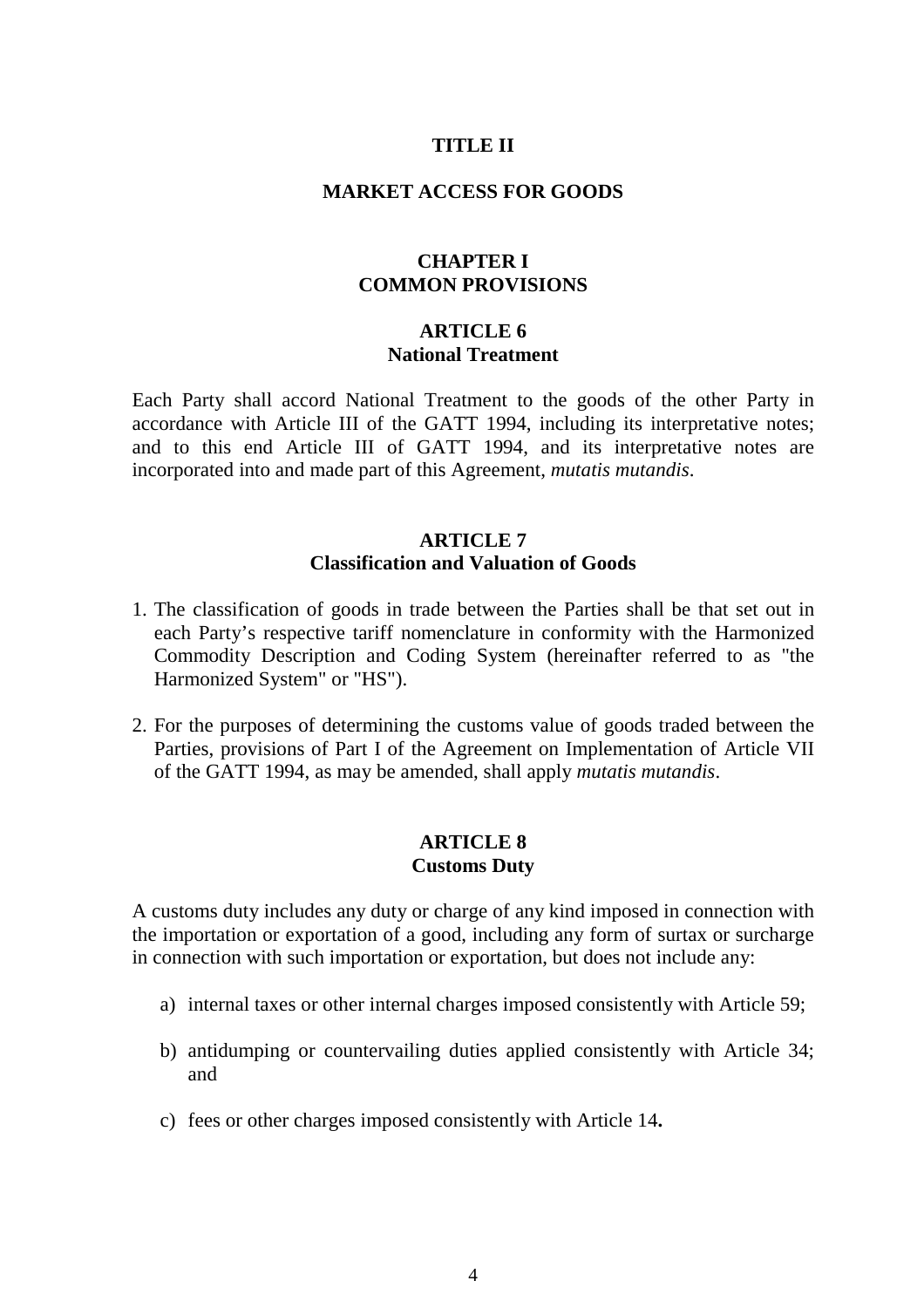## **ARTICLE 9 Basic Duties**

- 1. For each product, the basic duty to which successive reductions set out in this Agreement are to be applied shall be the Most Favored Nation (MFN) duty that was in force in the Parties on the date of entry into force of this Agreement.
- 2. If after the entry into force of this Agreement, any tariff reduction is applied on an *erga omnes* basis, in particular, reductions resulting from the tariff negotiations in the WTO, such reduced duties shall replace the basic duties referred to in paragraph 1 as from that date when such reductions are applied.
- 3. The Parties shall communicate to each other their respective basic duties.

#### **ARTICLE 10**

## **Rules of Origin and Cooperation between the Customs Administrations**

- 1. Annex V to this Agreement lays down the rules of origin and related methods of administrative co-operation.
- 2. For the purposes of the effective implementation and operation of Annex V, the Parties hereby establish a Sub-Committee on Customs and Rules of Origin. The functions of the Sub-Committee on Customs and Rules of Origin shall be:
	- a) reviewing the implementation and operation of Annex V;
	- b) reporting its findings to the Joint Committee;
	- c) identifying areas, relating to Annex V to be improved for facilitating trade in goods between the Parties; and
	- d) carrying out other functions as may be delegated by the Joint Committee in accordance with Article 54.
- 3. The Sub-Committee on Customs and Rules of Origin shall meet as may be agreed by the Parties.
- 4. The Sub-Committee on Customs and Rules of Origin shall be composed by representatives from the competent authorities of the Parties. Other Governmental Authorities may be invited to the Sub-Committee on Customs and Rules of Origin meetings whenever it is deemed necessary.
- 5. The terms of reference of the Sub-Committee on Customs and Rules of Origin shall be determined in the first meeting of the Joint Committee.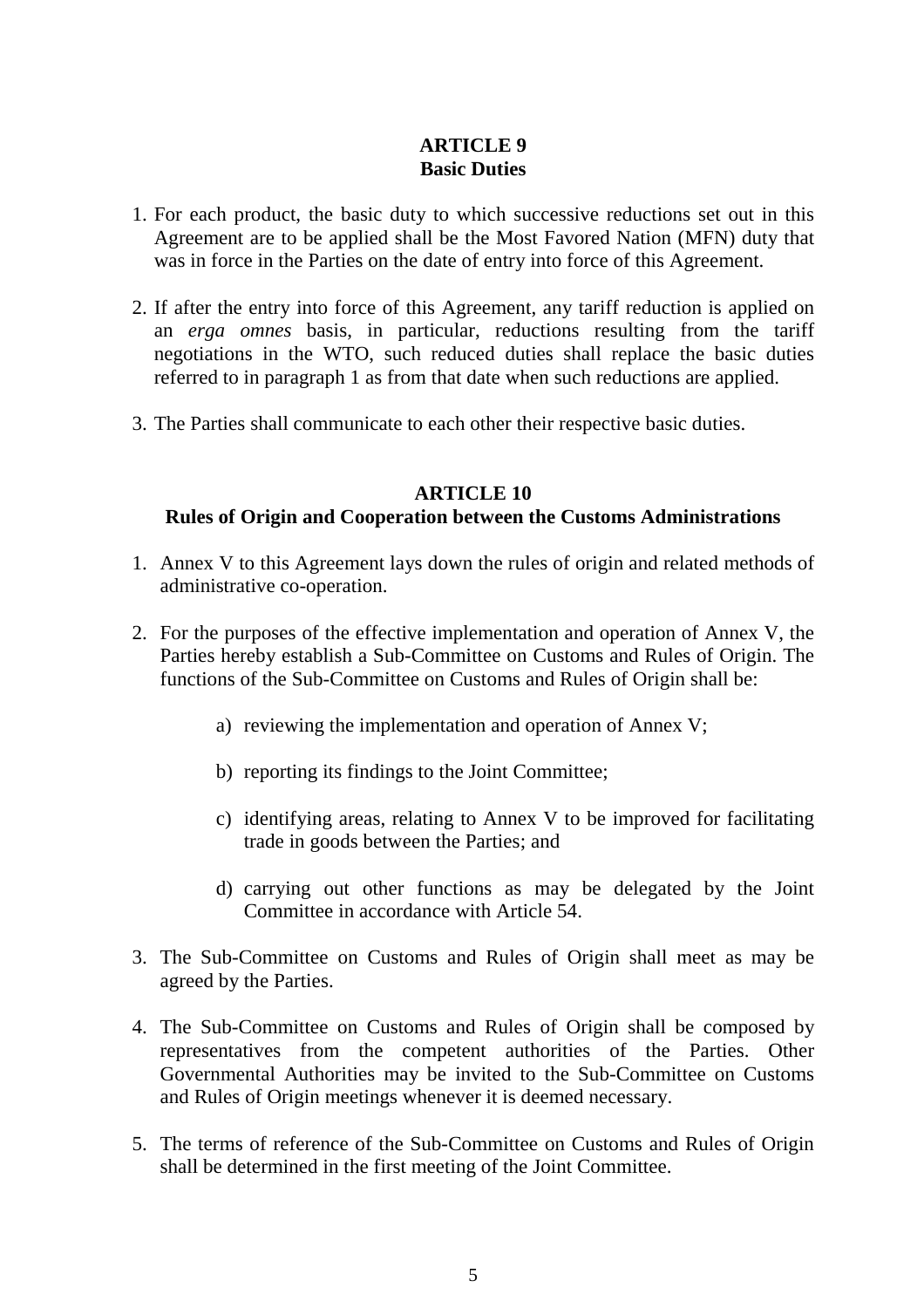#### **ARTICLE 11 Customs Duties of a Fiscal Nature**

The provisions concerning the abolition of customs duties on imports shall also apply to customs duties of a fiscal nature.

#### **ARTICLE 12 Customs Duties on Exports and Charges Having Equivalent Effect**

- 1. Customs duties and charges having equivalent effect on exports shall be abolished between the Parties upon the entry into force of this Agreement.
- 2. From the date of entry into force of this Agreement, no new customs duties on exports or charges having equivalent effect shall be introduced in trade between the Parties.

#### **ARTICLE 13 Import and Export Restrictions**

Except as otherwise provided in this Agreement, neither Party may adopt or maintain any prohibition or restriction on the importation of any good of the other Party or on the exportation or sale for export of any good destined for the territory of the other Party, except in accordance with Article XI of the GATT 1994 and its interpretative notes; and to this end, Article XI of the GATT 1994 and its interpretative notes are incorporated into and made a part of this Agreement, *mutatis mutandis*.

## **ARTICLE 14 Fees and Other Charges**

Each Party shall ensure, in accordance with Article VIII of the GATT 1994 and its interpretative notes, that all fees and charges of whatever character (other than customs duties, charges equivalent to an internal tax or other internal charges, applied consistently with Article III paragraph 2 of the GATT 1994, and antidumping and countervailing duties) imposed on or in connection with importation or exportation are limited in amount to the approximate cost of services rendered and do not represent an indirect protection to domestic goods or a taxation of imports or exports for fiscal purposes.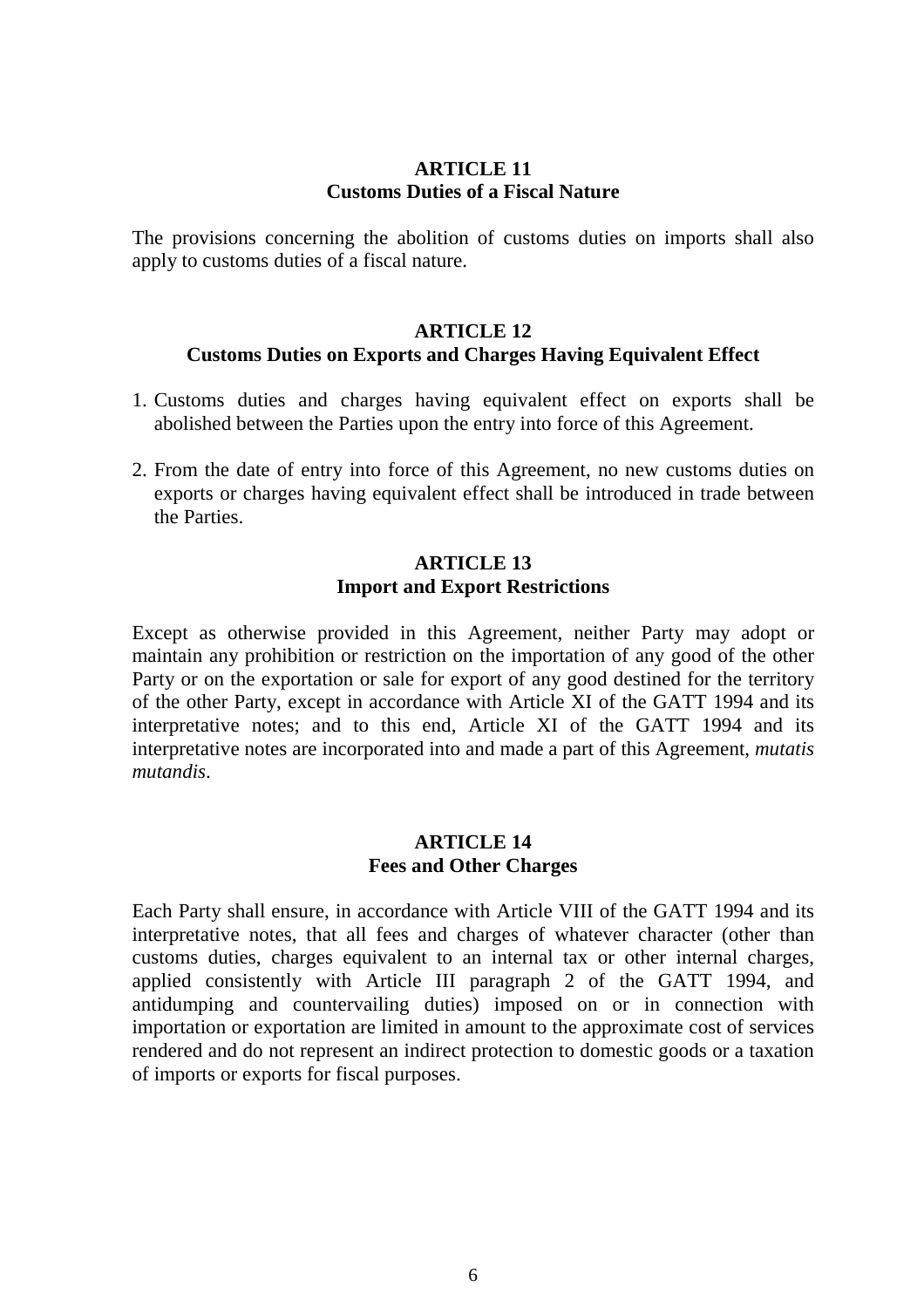## **ARTICLE 15 Re-export and Serious Shortage**

- 1. Where compliance with the provisions of Article 13 leads to:
	- a) re-export towards a third country against which the exporting Party to this Agreement maintains for the product concerned quantitative export restrictions, export duties or measures or charges having equivalent effect;
	- b) a serious shortage, or threat thereof, of a product essential to the exporting Party; or
	- c) a shortage of essential quantities of domestic materials for a domestic processing industry during periods when the domestic price of such materials is held below the world price as part of a governmental stabilization plan;

and where the situations referred to above give rise or are likely to give rise to major difficulties for the exporting Party, that Party may take appropriate measures under the conditions and in accordance with the procedures laid down in this Article.

- 2. In the selection of measures, priority must be given to those which least disturb the functioning of the arrangements in this Agreement. Such measures shall not be applied in a manner which would constitute a means of arbitrary or unjustifiable discrimination where the same conditions prevail, or a disguised restriction on trade, and shall be eliminated when the conditions no longer justify their maintenance. In addition, the measures which may be adopted pursuant to paragraph 1(c) shall not operate to increase the exports of or the protection afforded to the domestic processing industry concerned, and shall not depart from the provisions of this Agreement relating to non-discrimination.
- 3. Before taking the measures provided for in paragraph 1, or as soon as possible in cases to which paragraph 4 applies, the Party intending to take the measures shall supply the Joint Committee with all relevant information, with a view to seeking a solution acceptable to the Parties. The Parties within the Joint Committee may agree on any means needed to put an end to the difficulties. If no agreement is reached within 30 days of the matter being referred to the Joint Committee, the exporting Party may apply measures under this Article on the exportation of the product concerned.
- 4. Where exceptional and critical circumstances requiring immediate action make prior information or examination impossible, the Party intending to take the measures may apply forthwith the precautionary measures necessary to deal with the situation and shall inform the other Party immediately thereof.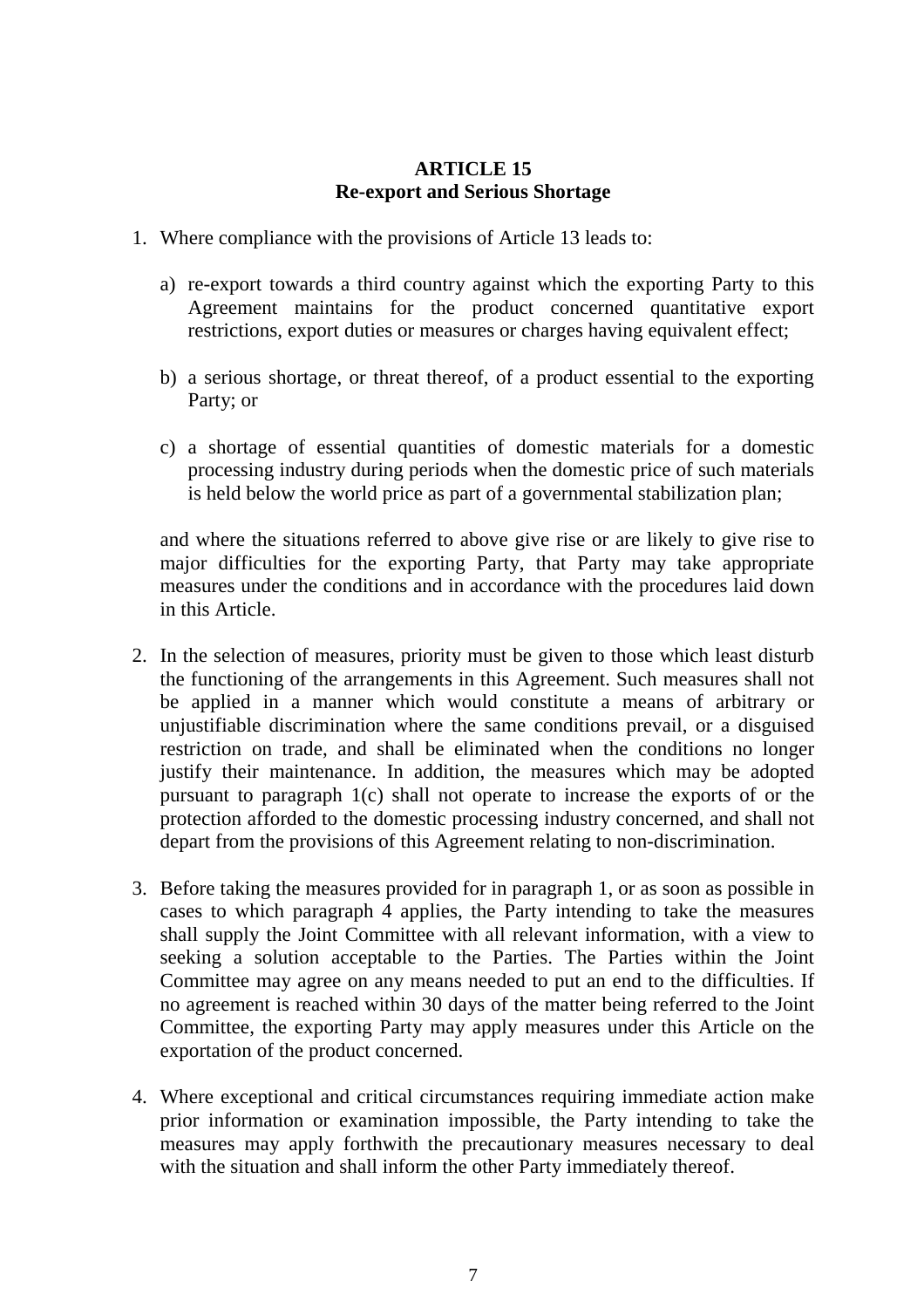5. Any measures applied pursuant to this Article shall be immediately notified to the Joint Committee and shall be the subject of periodic consultations within that body, particularly with a view to establishing a timetable for their elimination as soon as circumstances permit.

## **CHAPTER II ELIMINATION OF CUSTOMS DUTIES**

## **SECTION I INDUSTRIAL PRODUCTS**

## **ARTICLE 16 Scope**

The provisions of this Section shall apply to products originating in the Parties falling within Chapters 25 to 97 of the Harmonized System; with the exception of the products listed in Annex I of this Agreement.

#### **ARTICLE 17**

## **Customs Duties on Imports and Charges Having Equivalent Effect**

- 1. Customs duties on imports into Turkey of goods originating in Chile shall be abolished upon the entry into force of this Agreement.
- 2. Customs duties on imports into Chile of goods originating in Turkey, other than those listed in Annex II and Annex III shall be abolished upon the entry into force of this Agreement.
- 3. Customs duties on imports into Chile of goods originating in Turkey, which are listed in Annex II shall be progressively abolished in accordance with the timetable laid down thereof.
- 4. Customs duties on imports of products which are listed in Annex III shall not be subject to the concessions referred to in this Article.
- 5. From the date of entry into force of this Agreement no new customs duties on imports or charges having equivalent effect shall be introduced in trade between the Parties.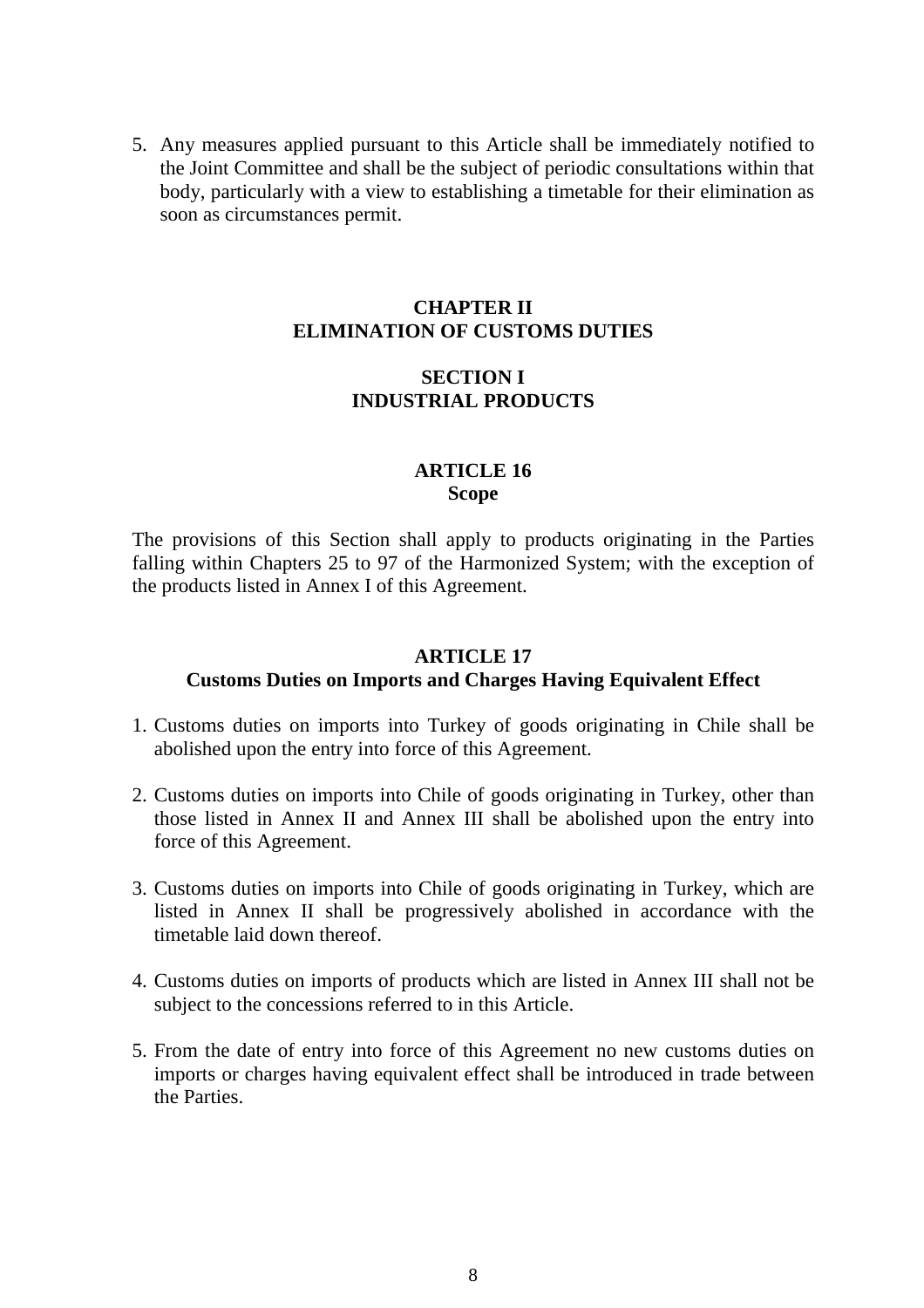6. Turkey and Chile shall abolish in trade between themselves any charges having an equivalent effect to customs duties on imports upon the entry into force of this Agreement.

## **SECTION II AGRICULTURAL, PROCESSED AGRICULTURAL AND FISHERY PRODUCTS**

## **ARTICLE 18 Scope**

- 1. The provisions of this Section shall apply to basic agricultural, processed agricultural and fishery products (hereinafter referred to as "agricultural products") originating in the territory of each Party.
- 2. The term "agricultural products" means, for the purposes of this Agreement, the products falling within Chapters 01 to 24 of the Harmonized System and including the products listed in Annex I of this Agreement.

#### **ARTICLE 19 Exchange of Concessions**

- 1. The Parties to this Agreement shall mutually allocate concessions set forth in Annex IV in accordance with the provisions of this Section.
- 2. Taking into account the role of agriculture in their respective economies, the development of trade in agricultural products and the rules of their respective agricultural policies, the Parties shall examine in the Joint Committee the possibilities of granting further concessions to each other in trade in agricultural products. If a decision to improve the conditions of access is agreed, the Parties will evaluate the increase of the current quotas and the reduction or elimination of customs duties.

#### **ARTICLE 20 Price Band System**

Chile may maintain its price band system as established under its Law No. 18.525 or succeeding system for the products covered by that law, provided it is applied consistent with Chile's rights and obligations under the WTO Agreement and in a manner that does not afford more favorable treatment to imports of any third country, including countries with which Chile has concluded or will conclude in the future an agreement notified under Article XXIV of the GATT 1994.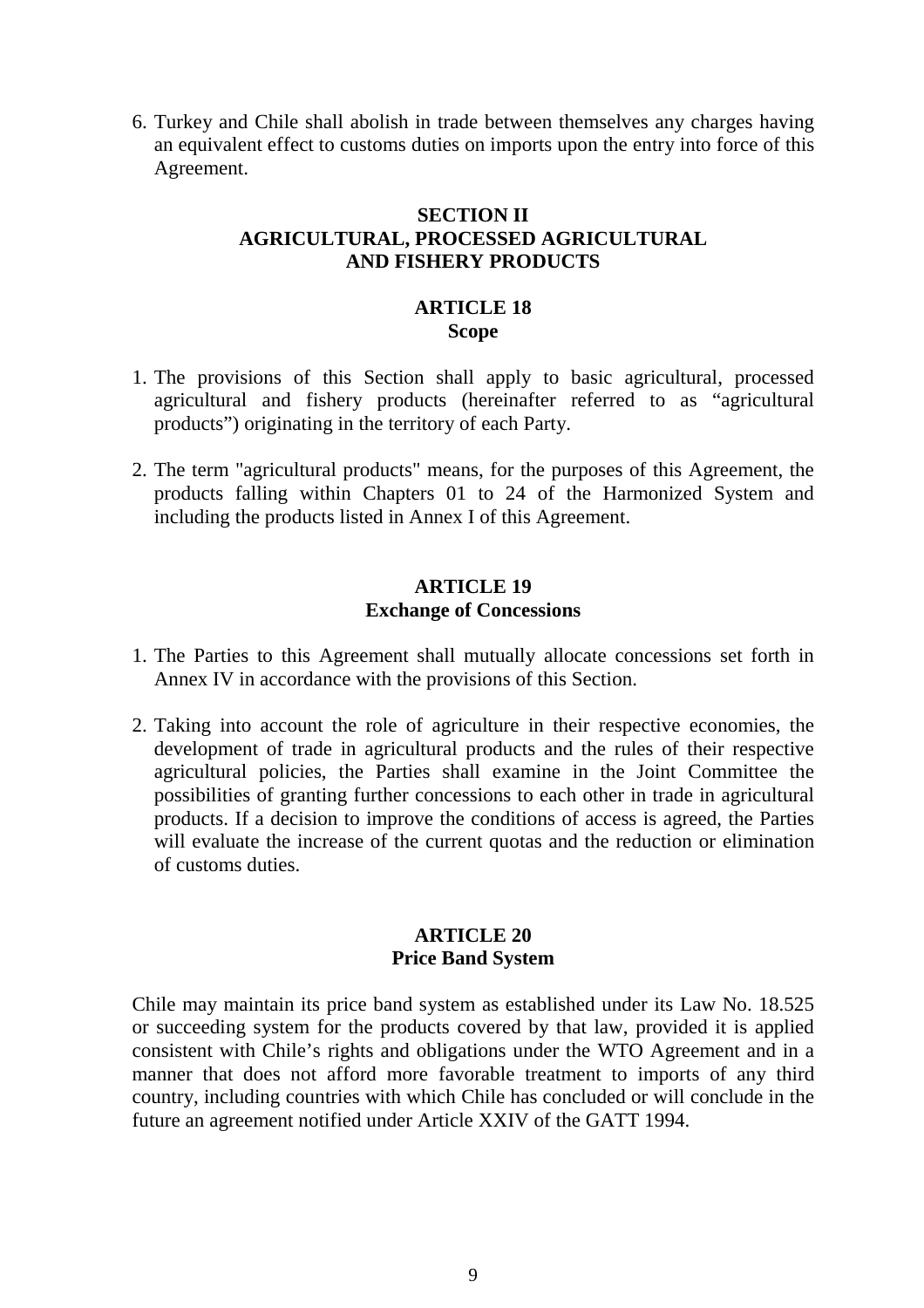## **TITLE III**

#### **OTHER TRADE RELATED PROVISIONS**

## **CHAPTER I SANITARY AND PHYTOSANITARY MEASURES**

#### **ARTICLE 21 General Provisions**

- 1. The Parties affirm their rights and obligations with respect to each other under the WTO Agreement on the Application of Sanitary and Phytosanitary Measures (hereinafter referred to as "the SPS Agreement").
- 2. The Parties shall not apply their regulations in sanitary and phytosanitary matters as an arbitrary or unjustifiable discrimination or a disguised restriction on trade between them.

## **ARTICLE 22 Objectives**

The objectives of this Chapter are:

- a) to facilitate bilateral trade in food, plants and animals and products thereof, while protecting human, animal or plant life or health in the territory of each Party;
- b) to deepen mutual understanding of each Party's regulations and procedures relating to consultations on and implementation of sanitary and phytosanitary measures;
- c) to strengthen cooperation between the Parties' competent authorities that have the responsibility for sanitary and phytosanitary matters; and
- d) to provide a means to improve communication, cooperation and resolution of sanitary and phytosanitary issues.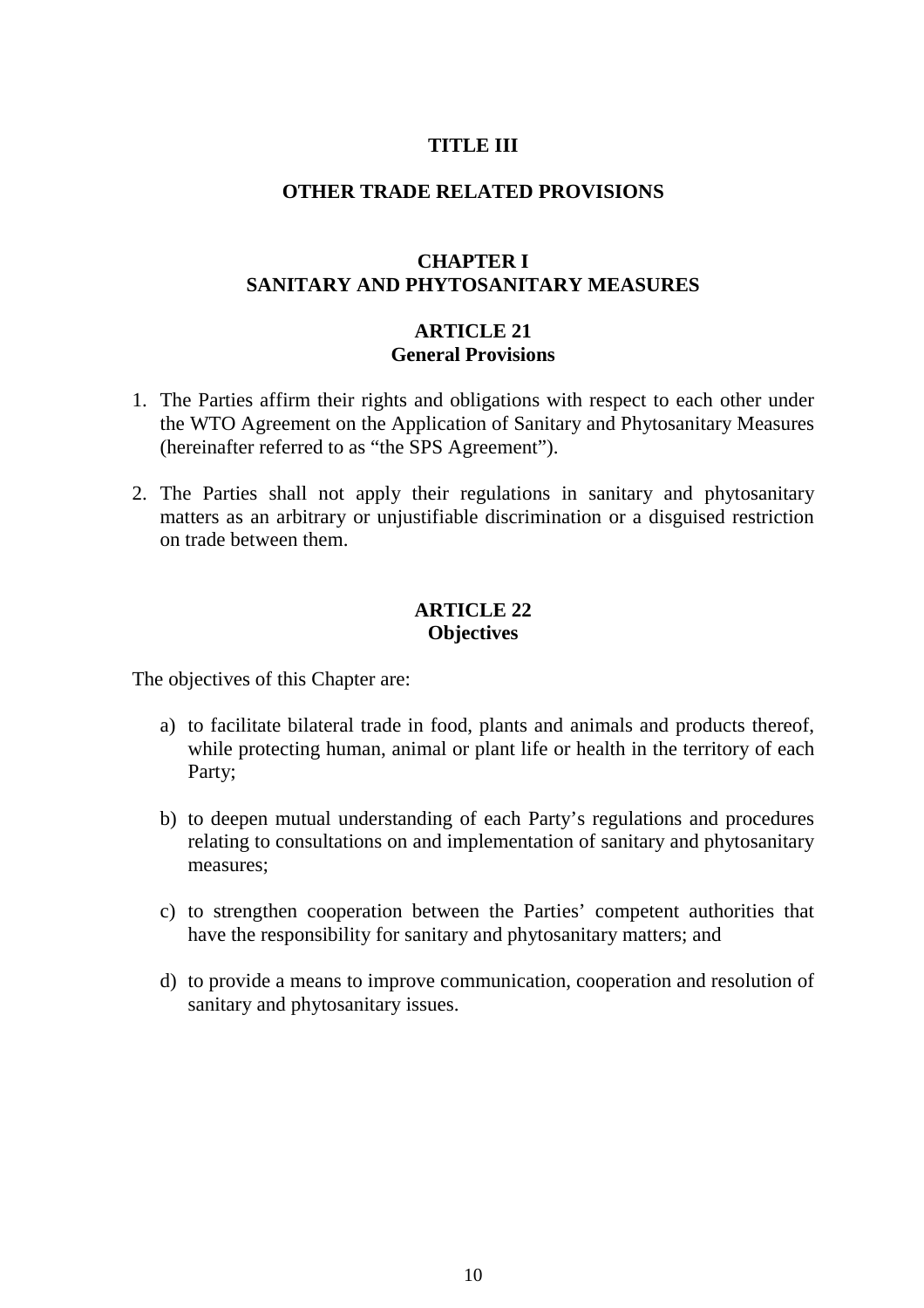## **ARTICLE 23 Sub-Committee on Sanitary and Phytosanitary Matters**

- 1. The Parties hereby agree to establish a Sub-Committee on Sanitary and Phytosanitary Matters (hereinafter referred to as "the Sub-Committee on SPS Matters") comprising representatives of each Party who have responsibility for sanitary and phytosanitary matters**.** The Sub-Committee on SPS Matters shall report to the Joint Committee of its activities.
- 2. The Sub-Committee on SPS Matters shall provide a forum for:
	- a) consulting on matters related to the development or application of sanitary and phytosanitary measures that affect, or may affect, trade between the Parties;
	- b) consulting on issues, positions, and agendas for meetings of the Committee on Sanitary and Phytosanitary Measures and the other relevant international organizations referred to in the SPS Agreement;
	- c) coordinating technical cooperation programs on sanitary and phytosanitary matters;
	- d) improving bilateral understanding related to specific implementation issues concerning the SPS Agreement;
	- e) reviewing progress on addressing sanitary and phytosanitary matters that may arise between the Parties' competent authorities with responsibility for such matters; and
	- f) discussing matters with a view to reach a consensus related to consultation process referred to in sub-paragraph (a).
- 3. The Sub-Committee on SPS Matters shall perform its work in accordance with the terms of reference that will be established during the first meeting of the Joint Committee.
- 4. The Sub-Committee on SPS Matters shall meet on the request of either Party to consider any matter arising under this Chapter.
- 5. The Parties agree to establish contact points for the better implementation of this Chapter.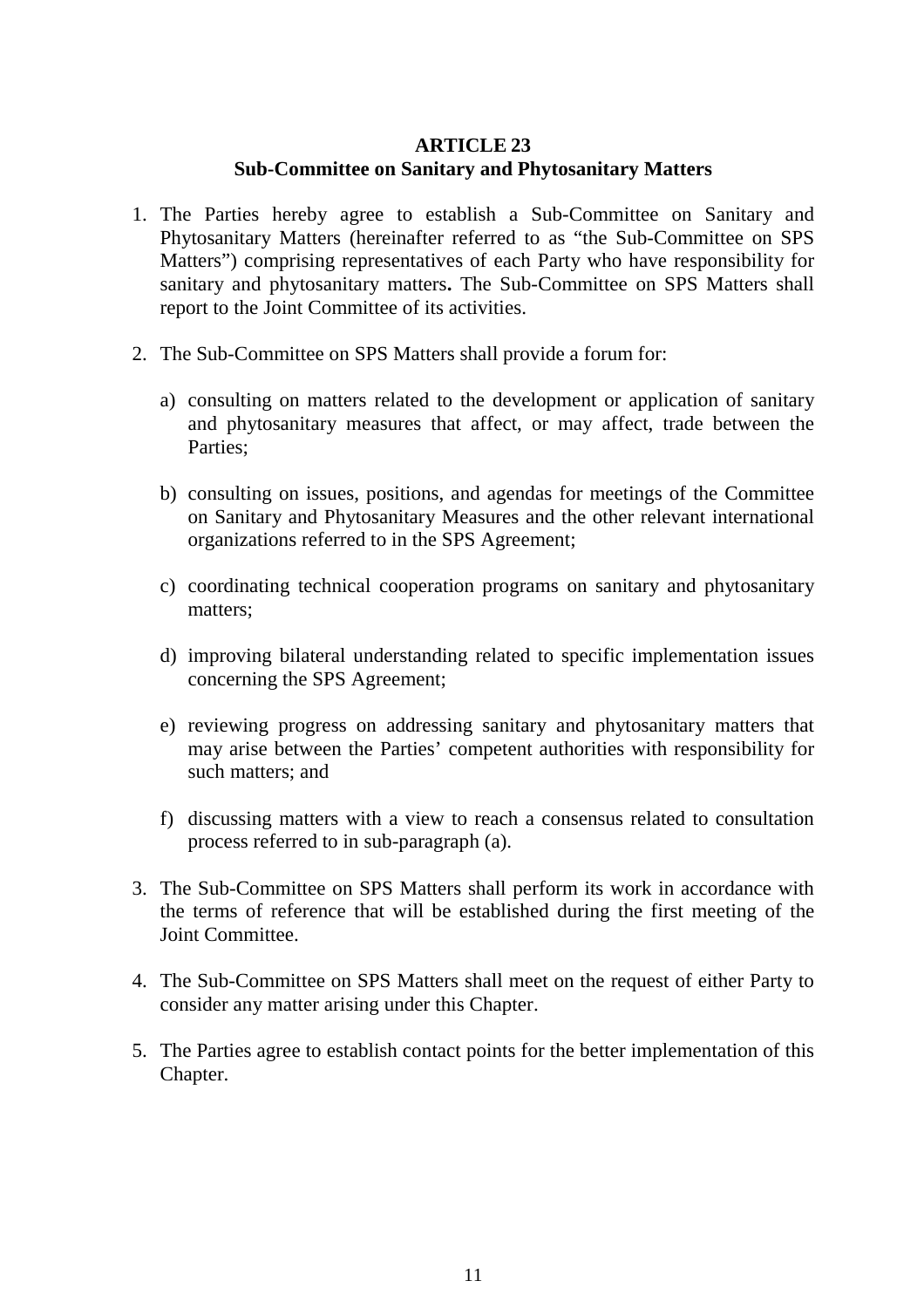#### **CHAPTER II TECHNICAL REGULATIONS, STANDARDS AND CONFORMITY ASSESSMENT PROCEDURES**

## **ARTICLE 24 Objectives**

The objectives of this Chapter are to increase and facilitate trade by preventing and eliminating unnecessary obstacles to trade and enhancing bilateral cooperation in accordance with the rights and obligations of the Parties with respect to the WTO Agreement on Technical Barriers to Trade (hereinafter referred to as "the TBT Agreement").

## **ARTICLE 25 Scope and Coverage**

- 1. Except as provided in paragraph 2, this Chapter applies to all standards, technical regulations and conformity assessment procedures, as defined in the TBT Agreement that may, directly or indirectly, affect trade in goods between the Parties.
- 2. Sanitary and phytosanitary measures and technical specifications prepared by governmental bodies for public procurement purposes are not subject to the provisions of this Chapter.

#### **ARTICLE 26 Definitions**

For the purpose of this Chapter, the definitions of Annex 1 of the TBT Agreement shall apply. In this respect, the Decision of the WTO Committee on Technical Barriers to Trade on Principles for the Development of International Standards, Guides and Recommendations with relation to Articles 2, 5 and Annex 3 of that Agreement shall also apply.

## **ARTICLE 27 Basic Rights and Obligations**

The Parties confirm their rights and obligations with respect to each other under the TBT Agreement.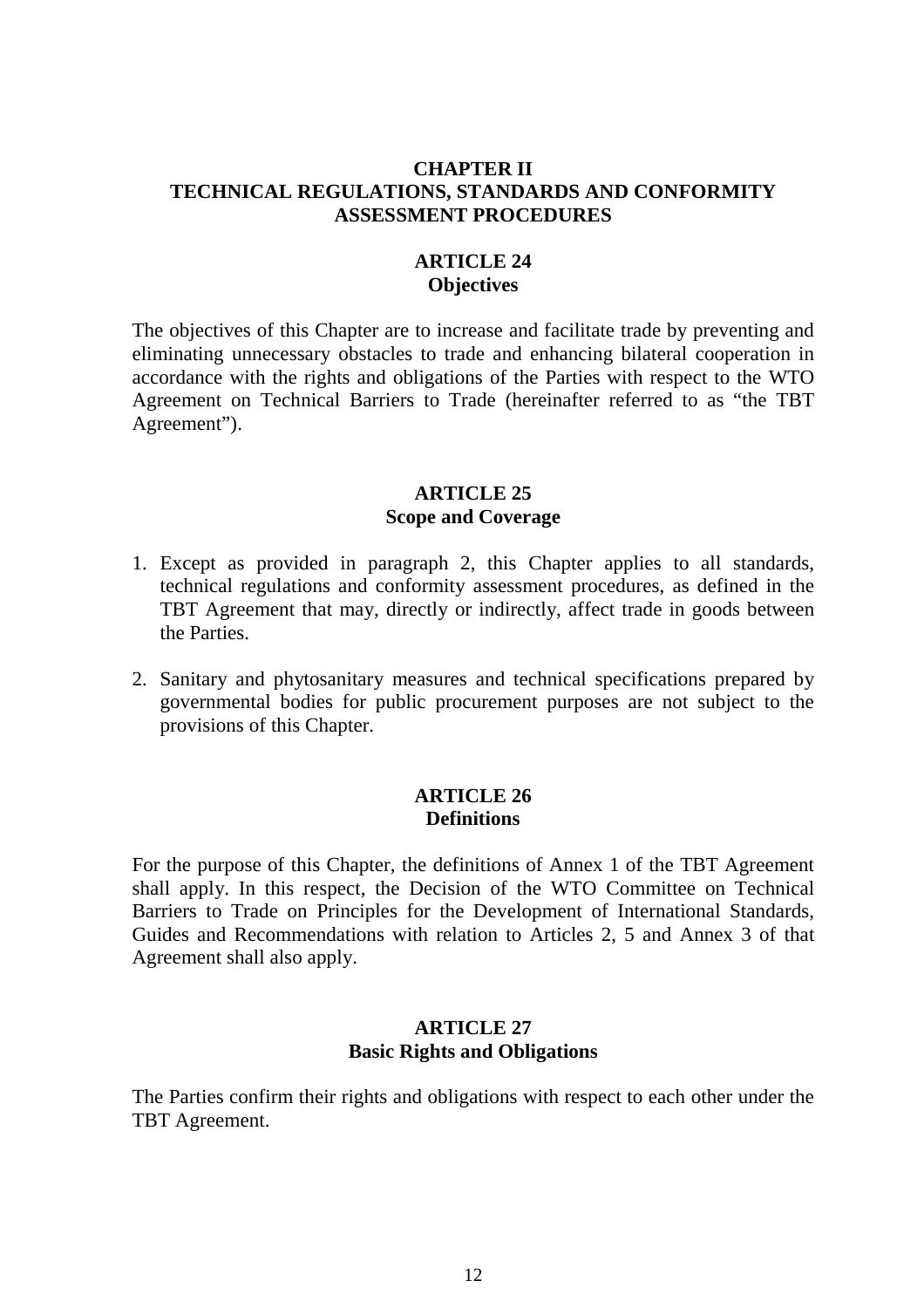## **ARTICLE 28 Trade Facilitation**

- 1. The Parties shall intensify their bilateral cooperation in the fields of standards, technical regulations, and conformity assessment procedures with a view to facilitating trade between them.
- 2. To this end, the Parties shall seek to identify trade facilitating bilateral initiatives regarding standards, technical regulations, and conformity assessment procedures that are appropriate for particular issues or sectors. Such initiatives may include cooperation on regulatory issues, such as convergence and/or equivalence of technical regulations and standards, alignment with international standards, reliance on a supplier's declaration of conformity and use of accreditation to qualify conformity assessment bodies, as well as cooperation through recognition of the results of the conformity assessment procedures.

## **ARTICLE 29 Transparency**

- 1. The Parties acknowledge the importance of transparency in decision-making, including providing a meaningful opportunity for interested parties to provide comments on proposed technical regulations and conformity assessment procedures. Where a Party publishes a notice under Article 2.9 or 5.6 of the TBT Agreement, it shall:
	- a) include in the notice a statement describing the objective of the proposed technical regulation or conformity assessment procedure and the rationale for the approach the Party is proposing; and
	- b) transmit the proposal electronically to the other Party's enquiry point, which has been established pursuant to Article 10 of the TBT Agreement, at the same time as it sends the notification to the WTO.

Each Party should allow, when it is possible, at least 60 days after it transmits a proposal under sub-paragraph (b) to the other Party to make comments on the proposal in writing.

- 2. Where a Party makes a notification under Article 2.10 or 5.7 of the TBT Agreement, it shall at the same time transmit the notification to the other Party electronically through the enquiry point referenced in sub-paragraph 1(b).
- 3. On request of the other Party, a Party shall provide the other Party information regarding the objective of, and rationale for, a standard, technical regulation, or conformity assessment procedure that the Party has adopted or is proposing to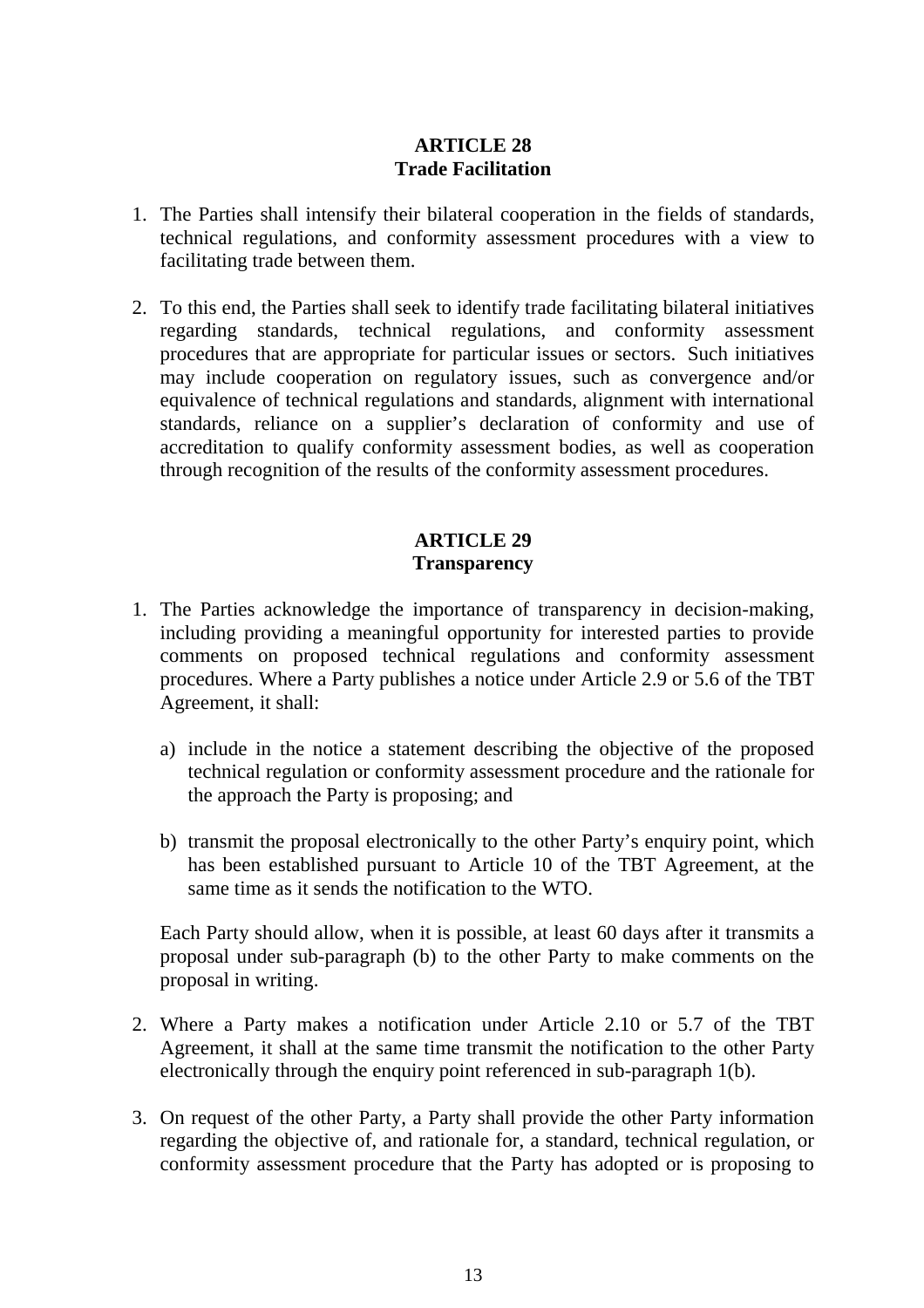adopt.

## **ARTICLE 30 Technical Cooperation**

With a view to fulfill the objectives of this Chapter, the Parties shall, on the request of the other Party and where possible, cooperate towards:

- a) exchanging legislation, regulations, rules and other information and periodicals published by the national bodies responsible for technical regulations, standards, conformity assessment, metrology and accreditation;
- b) exchanging general information and publications on conformity assessment, certification bodies, including notified bodies, designation and accreditation of conformity assessment bodies;
- c) providing technical advise, information and assistance on mutually agreed terms and conditions and exchanging experience to enhance the other Party's system for standards, technical regulations and conformity assessment procedures, and related activities;
- d) increasing the information exchange, particularly regarding non-compliance of a product in bilateral trade with relevant technical regulations and conformity assessment procedures of a Party;
- e) examining the compatibility and/or equivalence of their respective technical regulations, standards and conformity assessment procedures;
- f) giving favorable consideration, on request of the other Party, to any sector specific proposal for further cooperation;
- g) promoting and encouraging bilateral cooperation between respective organizations, public and/or private, of the Parties responsible for standardization, testing, certification, accreditation and metrology;
- h) increasing their bilateral cooperation in the relevant international organizations and fora dealing with the issues covered by this Chapter; and
- i) informing the other Party, as far as possible, about the agreements or programs subscribed at international level in relation to TBT issues.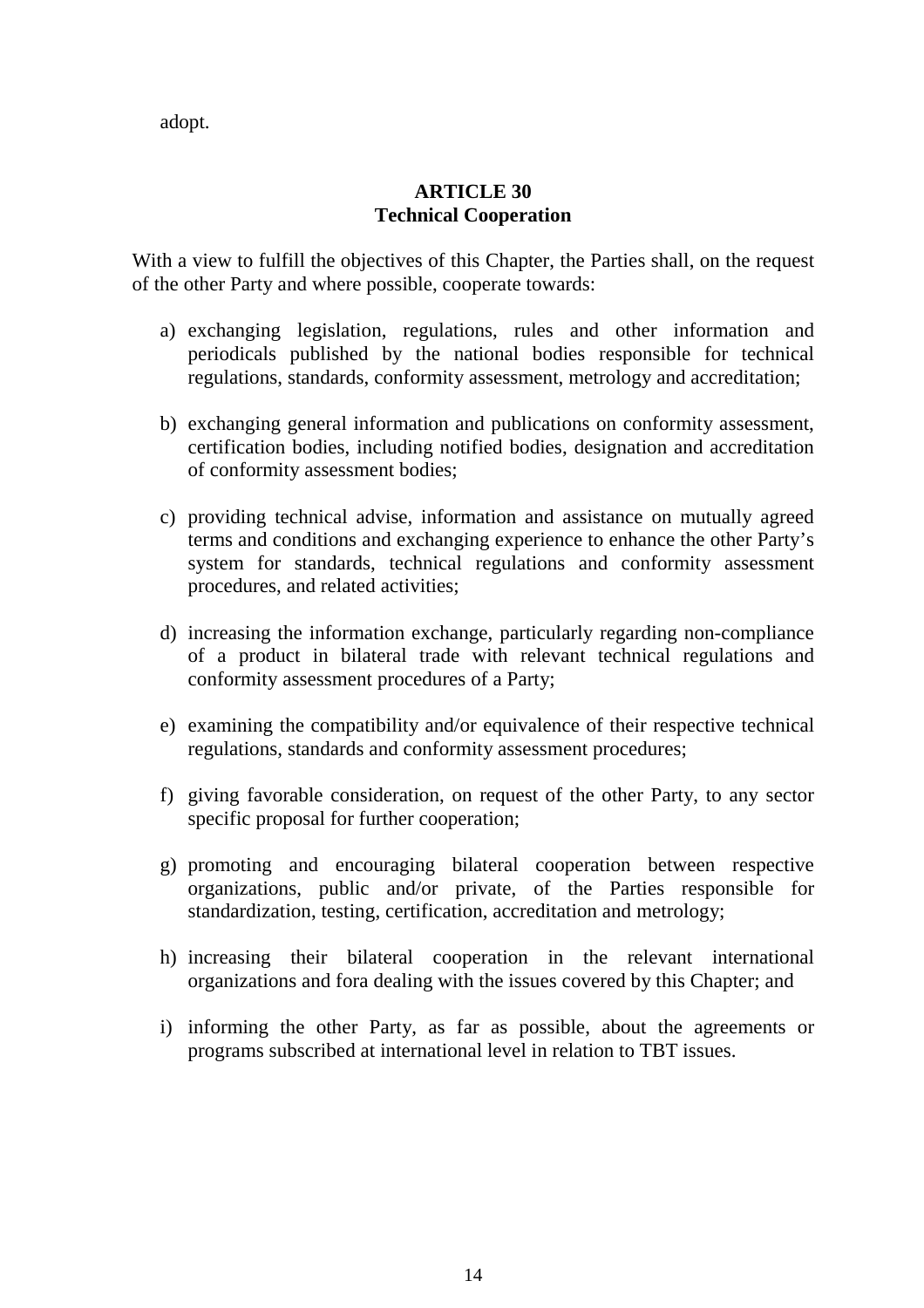## **ARTICLE 31 Sub-Committee on Standards, Technical Regulations and Conformity Assessment**

- 1. The Parties hereby agree to establish a Sub-Committee on Standards, Technical Regulations and Conformity Assessment (hereinafter referred to as "the Sub-Committee on TBT Matters"). The Sub-Committee on TBT Matters shall report to the Joint Committee of its activities.
- 2. The Sub-Committee on TBT Matters may address any matter related to the effective functioning of this Chapter. The responsibilities and functions of the Sub-Committee on TBT Matters shall include:
	- a) monitoring and reviewing the implementation and administration of this Chapter;
	- b) promptly addressing any issue that a Party raises related to the preparation, adoption and application of standards, technical regulations or conformity assessment procedures;
	- c) providing a forum for discussions and exchanging information on Parties' systems for standards, technical regulations, and conformity assessment procedures;
	- d) promoting, encouraging and otherwise facilitating bilateral cooperation between respective organizations, public and/or private, of the Parties responsible for standardization, testing, certification, accreditation and metrology;
	- e) exchanging information on developments in non-governmental, regional, and multilateral fora engaged in activities related to standardization, technical regulations, and conformity assessment procedures;
	- f) exploring any means aimed at improving access to the Parties' respective markets and enhancing the functioning of this Chapter; and
	- g) reviewing this Chapter in light of any developments under the TBT Agreement, and developing recommendations for amendments to this Chapter in light of those developments.
- 3. The Sub-Committee on TBT Matters shall meet at least once a year, unless otherwise agreed by the Parties. By mutual agreement, *ad hoc* working groups may be established if necessary.
- 4. The terms of reference of the Sub-Committee on TBT Matters shall be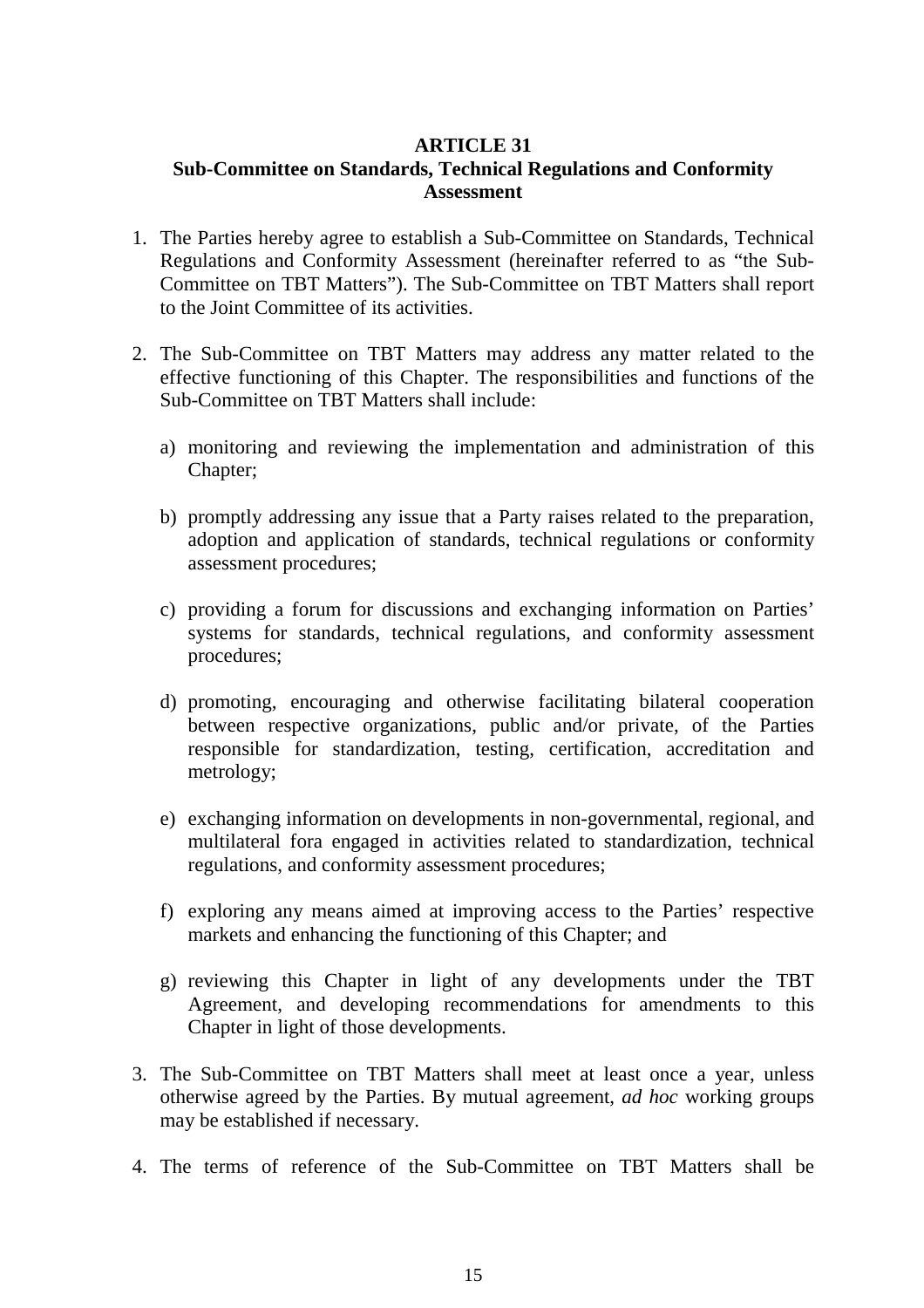## determined in the first meeting of the Joint Committee. **ARTICLE 32 Information Exchange**

Any information or explanation requested by a Party pursuant to provisions of this Chapter shall be provided by the other Party in print or electronically within a reasonable period of time.

## **CHAPTER III TRADE DEFENSE**

## **ARTICLE 33 Safeguards**

- 1. Each Party retains its rights and obligations under Article XIX of GATT 1994 and the WTO Safeguards Agreement, and any other relevant provisions in the WTO Agreement, and their successors.
- 2. This Agreement does not confer any additional rights or obligations on the Parties with regard to actions taken pursuant to Article XIX of GATT 1994 and the WTO Safeguards Agreement, and their successors.

## **ARTICLE 34 Antidumping and Countervailing Measures**

- 1. The rights and obligations of the Parties related to antidumping and countervailing measures shall be governed by Article VI of GATT 1994, the WTO Agreement on Implementation of Article VI of the GATT 1994 and the WTO Agreement on Subsidies and Countervailing Measures, and their successors.
- 2. This Agreement does not confer any additional rights or obligations on the Parties with regard to the application of antidumping and countervailing measures, referred to in paragraph 1 of this Article.

## **CHAPTER IV INTELLECTUAL PROPERTY**

## **Article 35 Intellectual Property**

1. The Parties recognize the importance of intellectual property in promoting economic and social development, technological innovation, as well as in promoting the transfer and dissemination of technology to the mutual advantage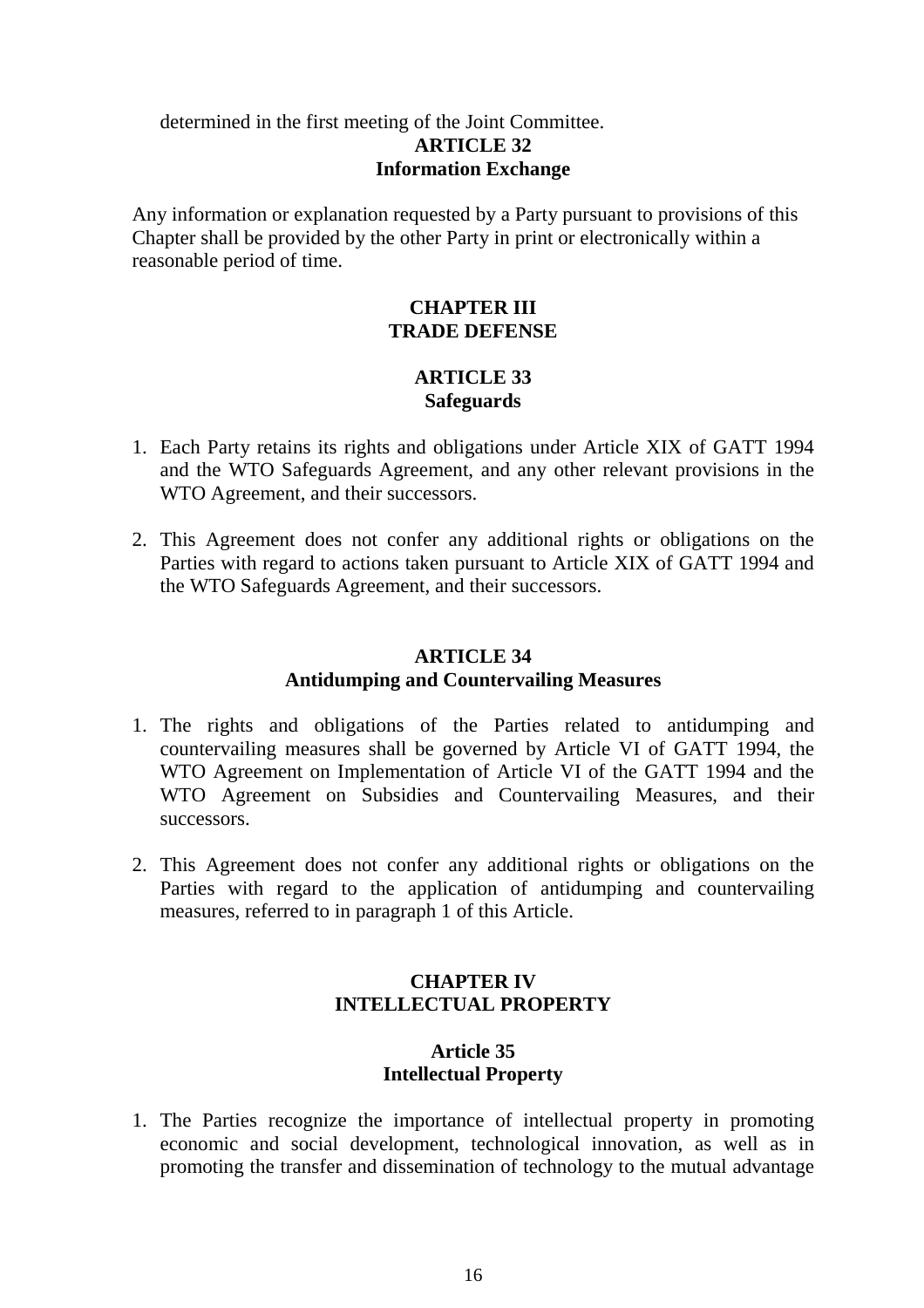of technology producers and users, particularly in the new digital economy.

- 2. The Parties reaffirm their existing rights and obligations with respect to each other under the WTO Agreement on Trade-Related Aspects of Intellectual Property Rights (hereinafter referred to as "the TRIPS Agreement") and any other multilateral intellectual property agreements to which both are party.
- 3. Nothing in this Chapter shall prevent a Party from adopting appropriate measures to prevent:
	- a) the abuse of intellectual property rights by right holders or the resort to practices that unreasonably restrain trade or adversely affect the international transfer of technology; and
	- b) anticompetitive practices that may result from the abuse of intellectual property rights

provided that such measures are consistent with this Agreement.

- 4. The Parties shall provide the legal means for interested parties to prevent commercial use of country names of the other Party in relation to goods in a manner which is likely to mislead consumers as to the origin of such goods.
- 5. Consistent with paragraph 1, the Parties agree to cooperate with each other. Such cooperation may include, *inter alia*:
	- a) notification of contact points;
	- b) exchange of information regarding the intellectual property systems, aimed at promoting the efficient registration of intellectual property rights;
	- c) other activities and initiatives as may be mutually determined between the Parties.

## **ARTICLE 36 Spirits**

1. Turkey shall recognize "Pisco" as a Chilean geographical indication for spirits, within the meaning of paragraph 1 of Article 22 of the TRIPS Agreement. Turkey shall not permit the sale of any product as "Pisco", unless it has been manufactured in Chile, according to the laws of Chile governing the manufacture of "Pisco". This shall not prejudice the rights that Turkey may recognize, in addition to Chile, exclusively to Peru with respect to "Pisco".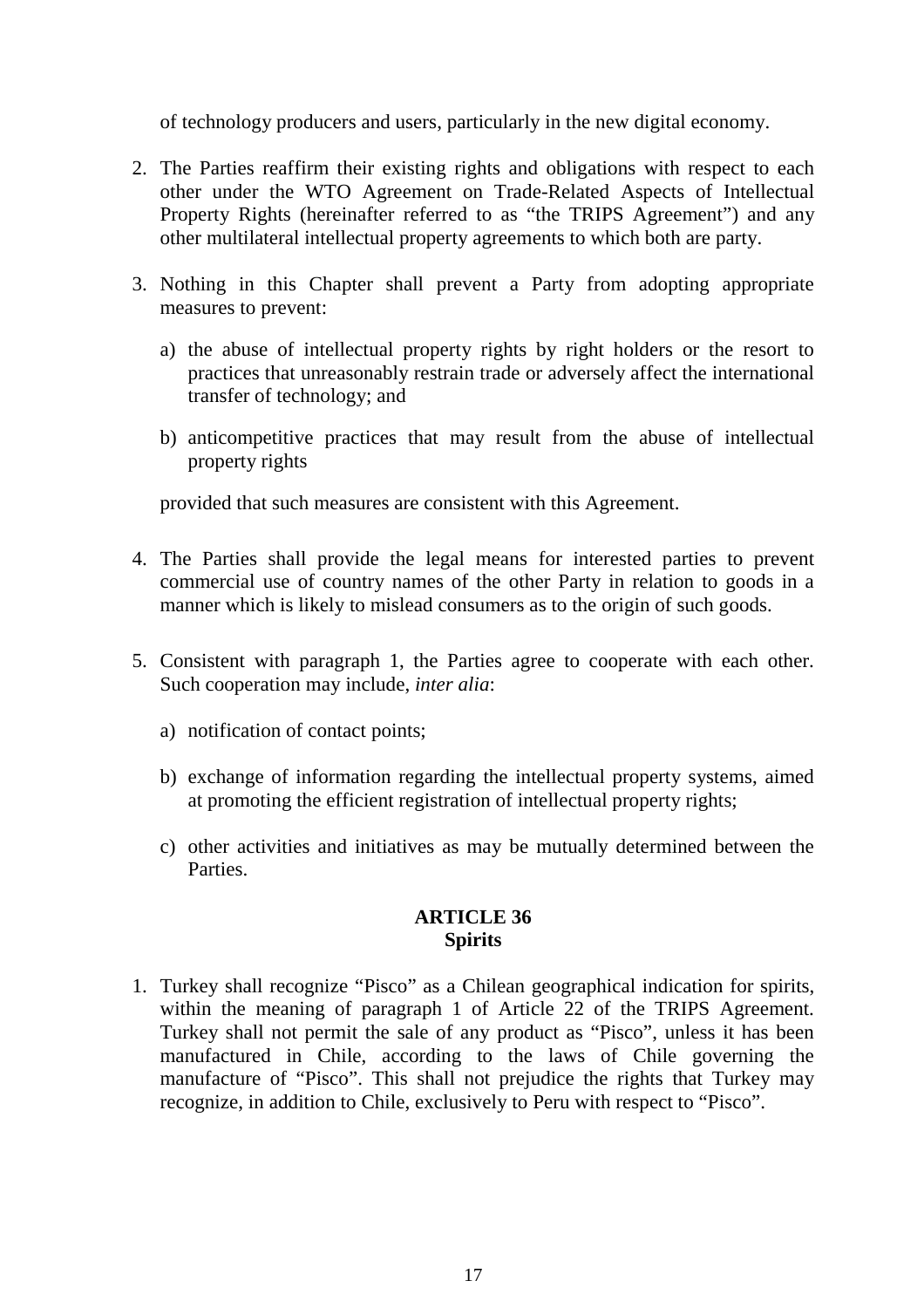2. Chile shall recognize "Rakı" as a Turkish geographical indication for spirits, within the meaning of paragraph 1 of Article 22 of the TRIPS Agreement. Chile shall not permit the sale of any product as "Rakı", unless it has been manufactured in Turkey, according to the laws of Turkey governing the manufacture of "Rakı".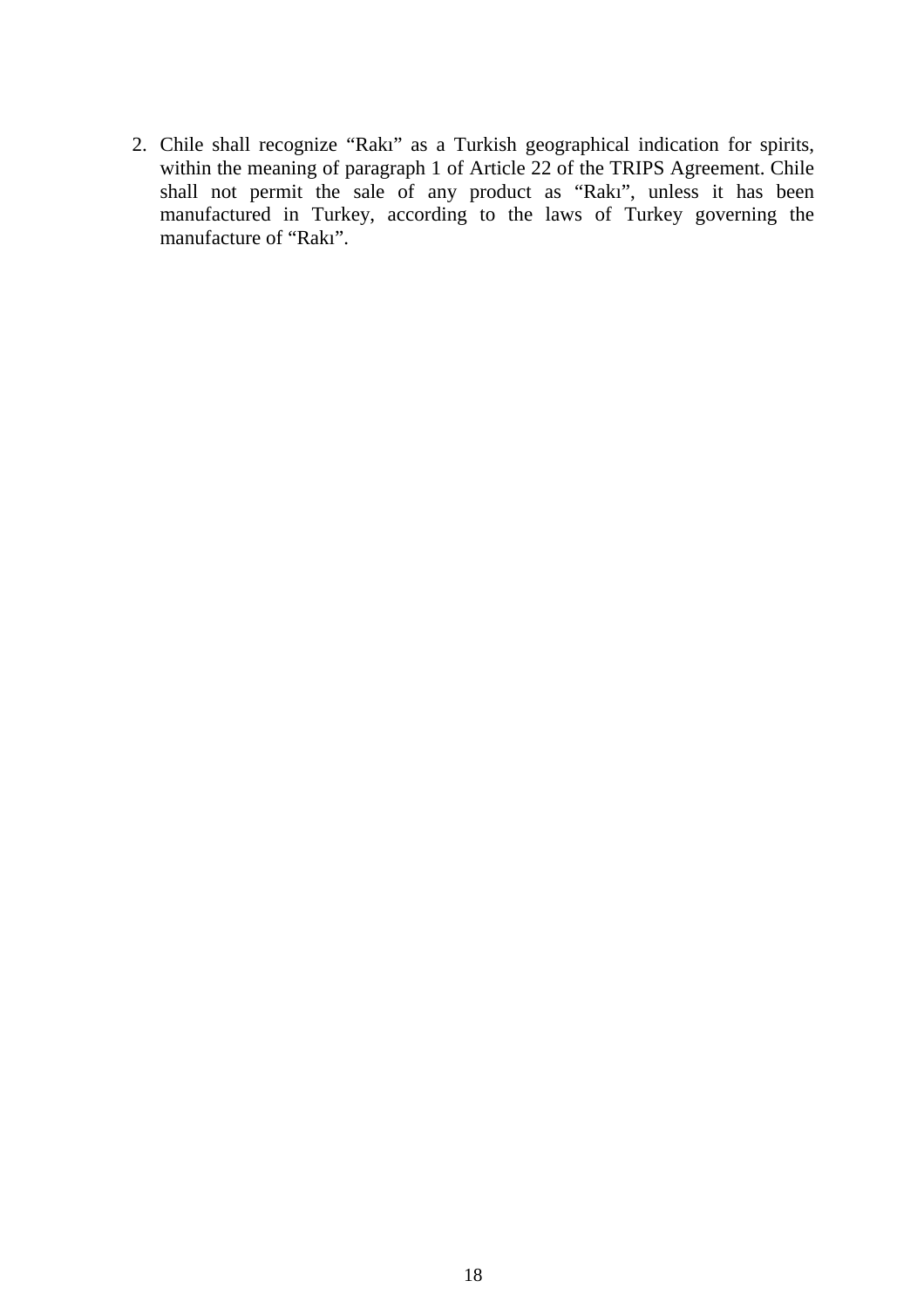## **TITLE IV**

## **COOPERATION**

## **ARTICLE 37 Cooperation**

- 1. The Parties agree to establish a framework for cooperative activities as a means to expand and enhance the benefits of this Agreement and to build a strategic economic partnership.
- 2. Cooperation between the Parties should contribute to achieving the objectives of this Agreement through the identification and development of innovative cooperation initiatives capable of providing added value to the bilateral relationship.
- 3. Without prejudice to the provisions of the "Agreement on Trade and Economic, Technical and Scientific Cooperation between the Government of the Republic of Turkey and the Government of the Republic of Chile", areas of cooperation may include but should not be limited to innovation, research and development, agriculture, food production and processing, air transport, mining, energy, environment, small and medium size enterprises, tourism, gender issues, education, labor and employment matters, human capital development and cultural collaboration.
- 4. Cooperation between the Parties under this Title will complement the cooperation referred to in other Titles of this Agreement.
- 5. The Parties will establish close cooperation aimed *inter alia* at:
	- a) strengthening and building on existing cooperative relationships;
	- b) creating new opportunities for trade and investment, and for promoting competitiveness, fostering innovation and encouraging research and development;
	- c) supporting the role of the private sector in promoting and building strategic alliances to encourage mutual economic growth and development; and
	- d) increasing the level of and further developing cooperation activities between the Parties in areas of mutual interest.
- 6. Cooperative activities will be agreed between the Parties and may include, but should not be limited to exchange of people and information; cooperation in regional and multilateral fora; dialogues, conferences and seminars; the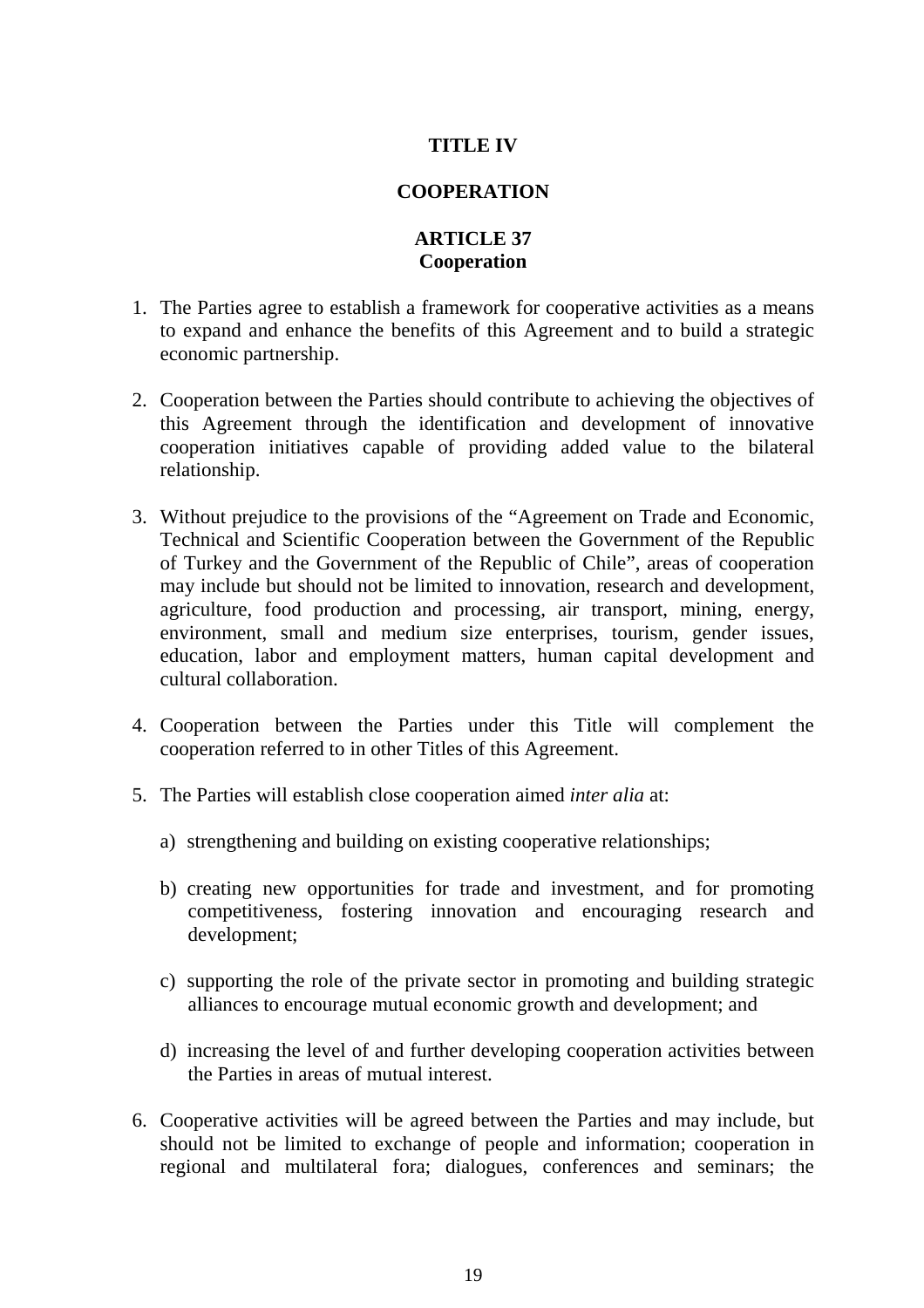development of joint research programs; and the encouragement of private sector cooperation.

7. The objectives of both Parties in Labor Cooperation will be to promote decent work, sound labor policies and practices of each Party's labor systems, improve the capacities and capabilities of the Parties and the development and management of human capital for enhanced employability, business excellence and greater productivity for the benefit of workers and employers, in the context of strengthening trade and investment relations between them.

The Parties reaffirm their obligations as members of the International Labor Organization (ILO) and their commitments under the ILO Declaration on Fundamental Principles and Rights at Work and its Follow-up (1998). Each Party shall strive to ensure that the principles embodied in such declaration and the internationally recognized labor rights are included and protected by its domestic laws and agree to cooperate on labor and employment matters of mutual interest and benefit, through jointly decided activities which may refer, among others, to:

- a) decent work, including its dimensions of employment, labor standards, social protection and social dialogue;
- b) compliance and enforcement systems and management of labor disputes; and
- c) employment systems, human capital development, training and employability.

The Parties recognize that it is inappropriate to encourage trade or investment by weakening or reducing the protections afforded in domestic labor laws. Accordingly, a Party shall not fail to effectively enforce its labor laws, in a manner affecting trade between the Parties.

8. The Parties recognize the importance of strengthening capacity to protect the environment and promote sustainable development in concert with strengthening trade and investment relations between them.

The Parties reaffirm their intention to continue to pursue environmental protection, and to fulfill their respective multilateral environment commitments.

The Parties endeavor to have their environment laws, regulations, policies and practices in harmony with their international environment commitments; agree that it is inappropriate to set or use their environmental laws, regulations, policies and practices for trade protectionist purposes; as well as it is inappropriate to relax, or fail to enforce or administer, their environment laws and regulations to encourage trade and investment.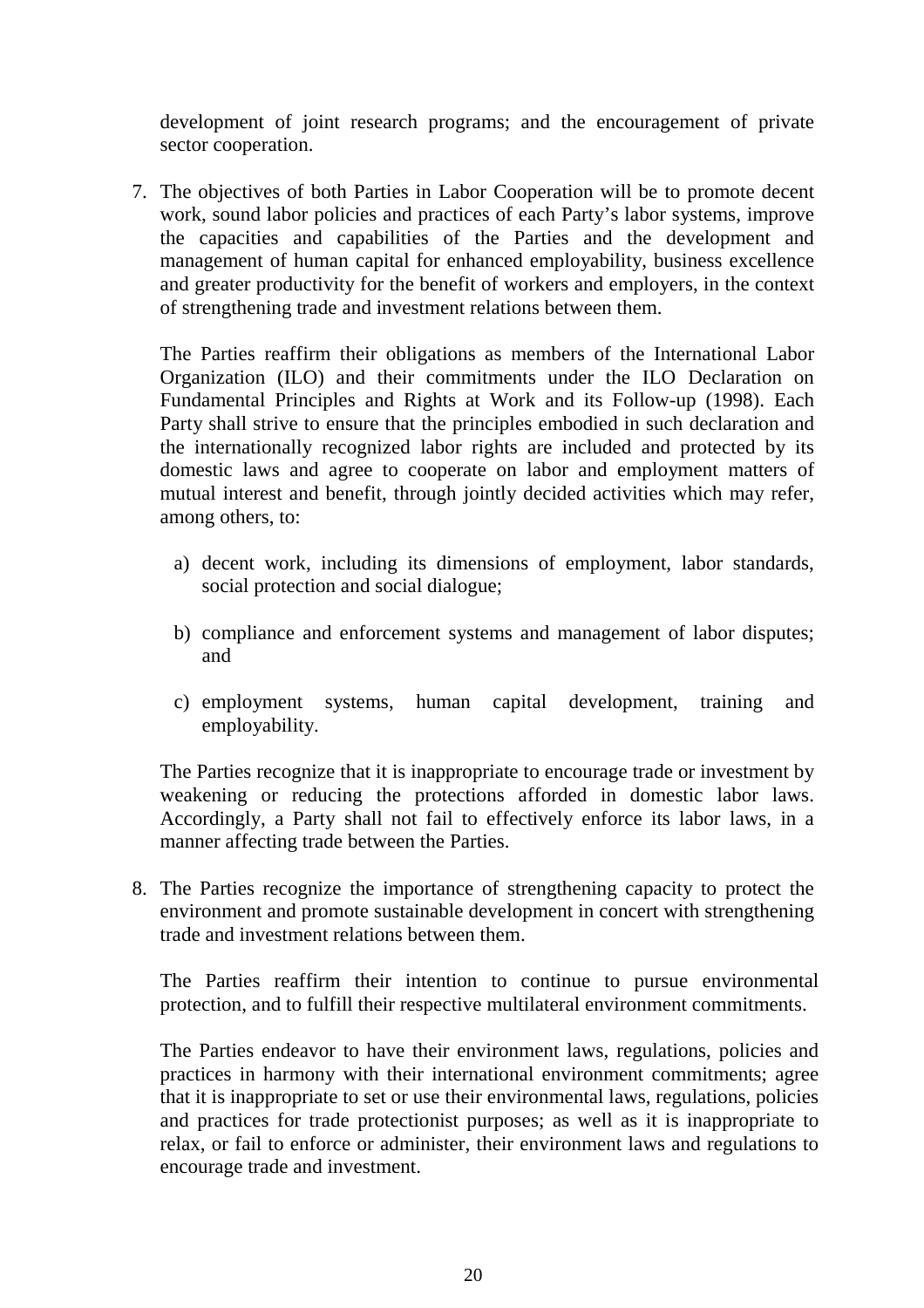The Parties agree to cooperate in the field of the environment. The aim of cooperation will be the prevention and/or reduction of contamination and degradation of natural resources and ecosystems, and rational use of the latter; through developing and endorsing special programs and projects dealing, *inter alia*, with the transfer of knowledge and technology.

Cooperation on environment may include, but should not be limited to:

- a) climate change;
- b) biodiversity and conservation of natural resources;
- c) management of hazardous chemicals;
- d) air quality;
- e) water management;
- f) waste management;
- g) marine and coastal ecological conservation and pollution control;
- h) strategic environmental impact assessment;
- i) improvement of environmental awareness, including environmental education, and public participation.
- 9. New areas of cooperation may be developed through existing agreements and through appropriate implementing arrangements.
- 10. For the purposes of this Title, the Joint Committee may decide to establish subcommittees or working groups.
- 11.Communications regarding the implementation of this Title shall be distributed through the contact points designated by each Party before the first meeting of the Joint Committee.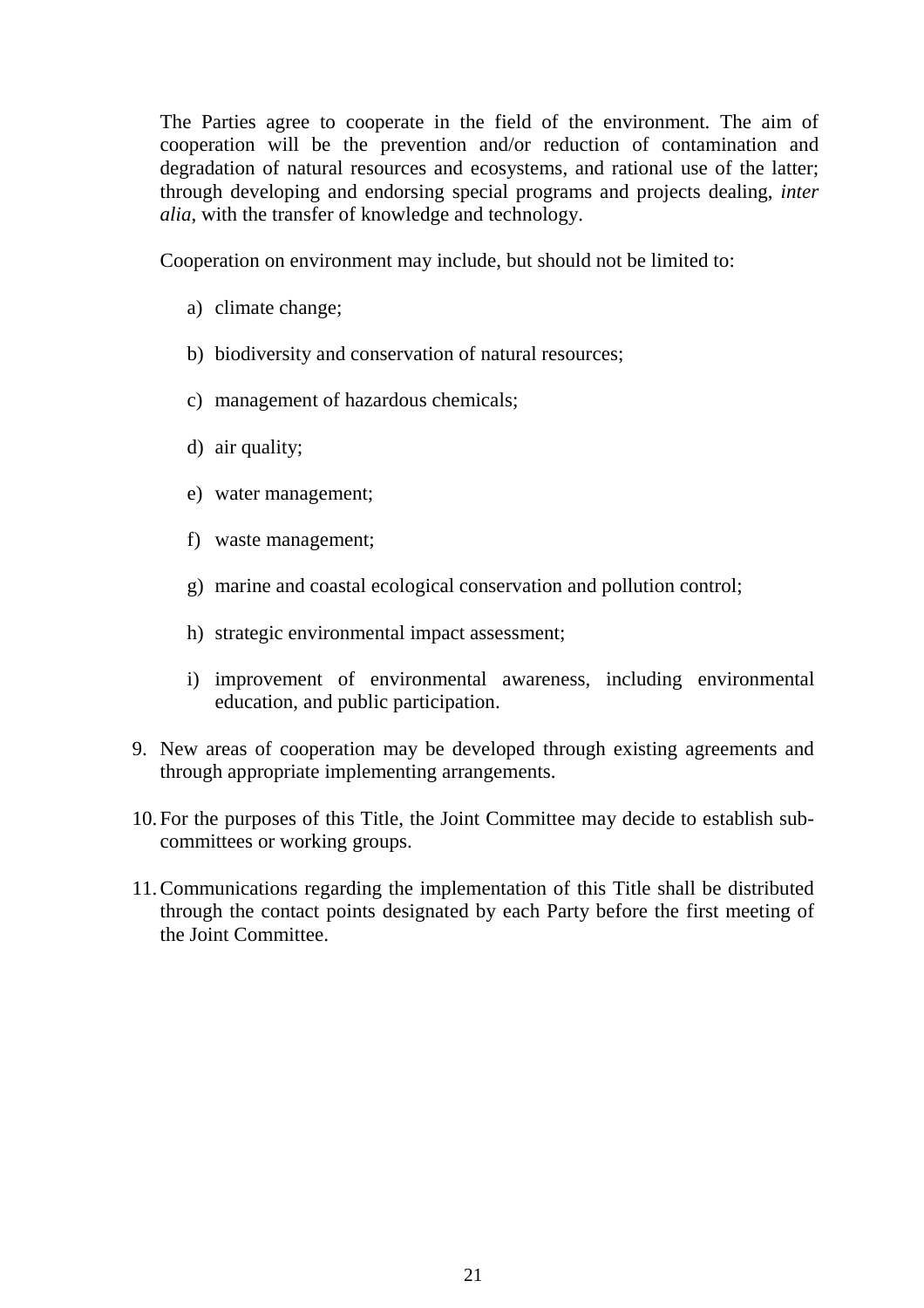#### **TITLE V**

#### **DISPUTE SETTLEMENT**

## **ARTICLE 38 Scope and Coverage**

Unless otherwise provided for in this Agreement, this Title shall apply with respect to the avoidance or settlement of disputes between the Parties concerning the interpretation and implementation of this Agreement, when a Party considers that:

- a) a measure of the other Party is inconsistent with its obligations under this Agreement; or
- b) the other Party has otherwise failed to carry out its obligations under this Agreement.

#### **ARTICLE 39 Choice of Dispute Settlement Procedure**

- 1. Where a dispute regarding any matter arises under this Agreement and the WTO Agreement, the complaining Party may select the dispute settlement procedure in which to settle the dispute.
- 2. Once the complaining Party has requested a panel under an agreement referred to in paragraph 1, the forum selected shall be used to the exclusion of the other.

## **ARTICLE 40 Consultations**

- 1. The Parties shall at all times endeavor to agree on the interpretation and implementation of this Agreement and shall make every attempt through cooperation and consultations to avoid and settle disputes between them and to arrive at a mutually satisfactory resolution of any matter that might affect its operation.
- 2. Each Party may request consultations within the Joint Committee with respect to an existing or proposed measure or any matter relating to the interpretation and implementation of this Agreement.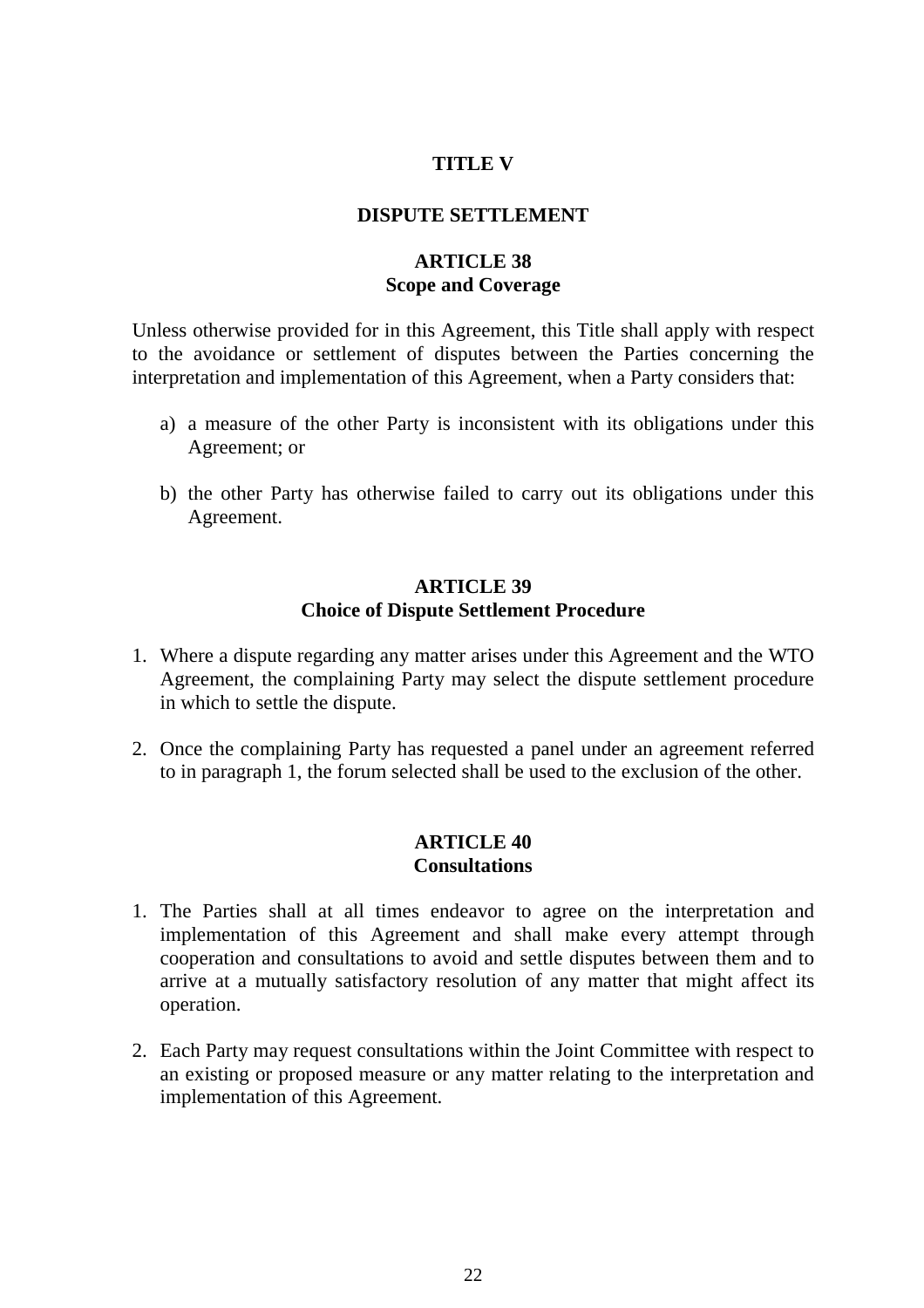- 3. The requesting Party shall deliver written notification to the other Party, stating the reasons for the request, including the identification of the measure at issue and an indication of the legal basis for the complaint, and providing sufficient information to enable an examination of the matter.
- 4. The Joint Committee shall convene within 30 days after the date of receipt of the request. Upon initiation of consultations, the Parties shall provide information to enable the examination of how the measure or any other matter might affect the interpretation and implementation of this Agreement, and give confidential treatment to the information exchanged during consultations.
- 5. The Joint Committee shall endeavor to resolve the dispute promptly by means of a decision and may make recommendations regarding the implementing measures to be taken by the Party concerned, and the timeframe for doing so.
- 6. The Joint Committee may call on technical advisers or create working groups or expert groups as it deems necessary in order to assist the Parties to reach a mutually satisfactory resolution of the dispute. The Parties may agree to suspend further proceedings provided in the following articles during the activities envisaged in this paragraph.
- 7. Consultations under this Article shall be confidential and without prejudice to the rights of either Party in any further proceedings.

## **ARTICLE 41 Establishment of Arbitration Panels**

- 1. The Parties shall at all times endeavor to reach a mutually satisfactory agreement on the dispute.
- 2. If a matter, unless otherwise mutually agreed, has not been resolved within 15 days after the Joint Committee has convened pursuant to paragraph 4 of Article 40 or 45 days after the date of receipt of the request for consultations within the Joint Committee, whichever is earlier, the complaining party may request in writing the establishment of an arbitration panel.
- 3. Pursuant to this Article, the complaining Party shall identify in the request for the establishment of an arbitration panel, the specific measure at issue, the legal basis of the complaint including any provision of this Agreement alleged to have been breached and any other relevant provisions, the factual basis for the complaint, and shall deliver the request to the other Party.
- 4. The establishment of an arbitration panel shall not be requested on any matter relating to a proposed measure.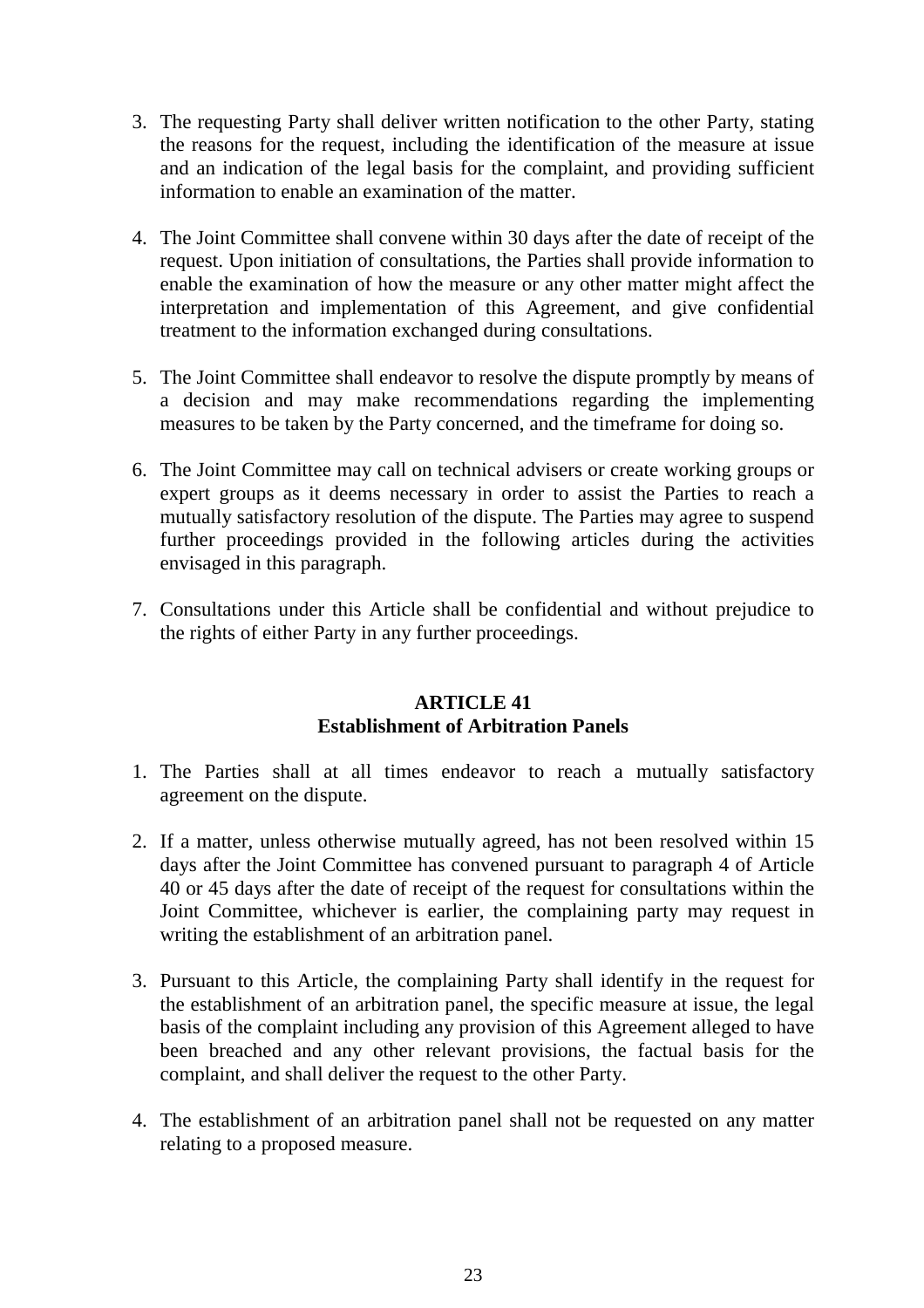5. The date of establishment of an arbitration panel shall be the date on which the chair is appointed.

#### **ARTICLE 42 Terms of Reference of Arbitration Panels**

Unless the Parties otherwise agree, within 20 days from the date of receipt of the request for the establishment of the arbitration panel, the terms of reference of the arbitration panel shall be:

"To examine, in the light of the relevant provisions of this Agreement, the matter referred to in the request for the establishment of an arbitration panel pursuant to Article 41, to make findings together with the reasons on whether the measure is in conformity with the Agreement or not and to issue a written report for the resolution of the dispute. If the Parties agree, the arbitration panel may make recommendations for resolution of the dispute."

## **ARTICLE 43 Composition of Arbitration Panels**

- 1. Arbitration panels shall consist of three arbitrators.
- 2. Each Party shall appoint one arbitrator, who may be its national, within 30 days from the date of receipt of the request for the establishment of the arbitration panel. The Parties shall agree on and appoint the third arbitrator, who shall be the chair of the arbitration panel, within 45 days after the date of receipt of the request for the establishment of the arbitration panel, taking into account the list established pursuant to paragraph 3. If the Parties fail to agree on and appoint the third arbitrator within 45 days, the third arbitrator shall be chosen within seven days by lot from the list established pursuant to paragraph 3.
- 3. The Joint Committee shall, in its first meeting, establish a list of 10 individuals who are willing and able to serve as third arbitrator. In establishing the list the Parties will take into consideration the indicative list of governmental and nongovernmental arbitrators, established by the WTO. The Joint Committee shall ensure that the list always contains 10 individuals at any point in time. These individuals shall not be a national of either Party, nor have his or her usual place of residence in either Party, nor be employed by either Party, nor have dealt with the dispute in any capacity.
- 4. All arbitrators shall have specialized knowledge or experience in law, international trade or other matters relating to this Agreement or in the resolution of disputes deriving from international trade agreements, be independent, serve in their individual capacities and not be affiliated with, nor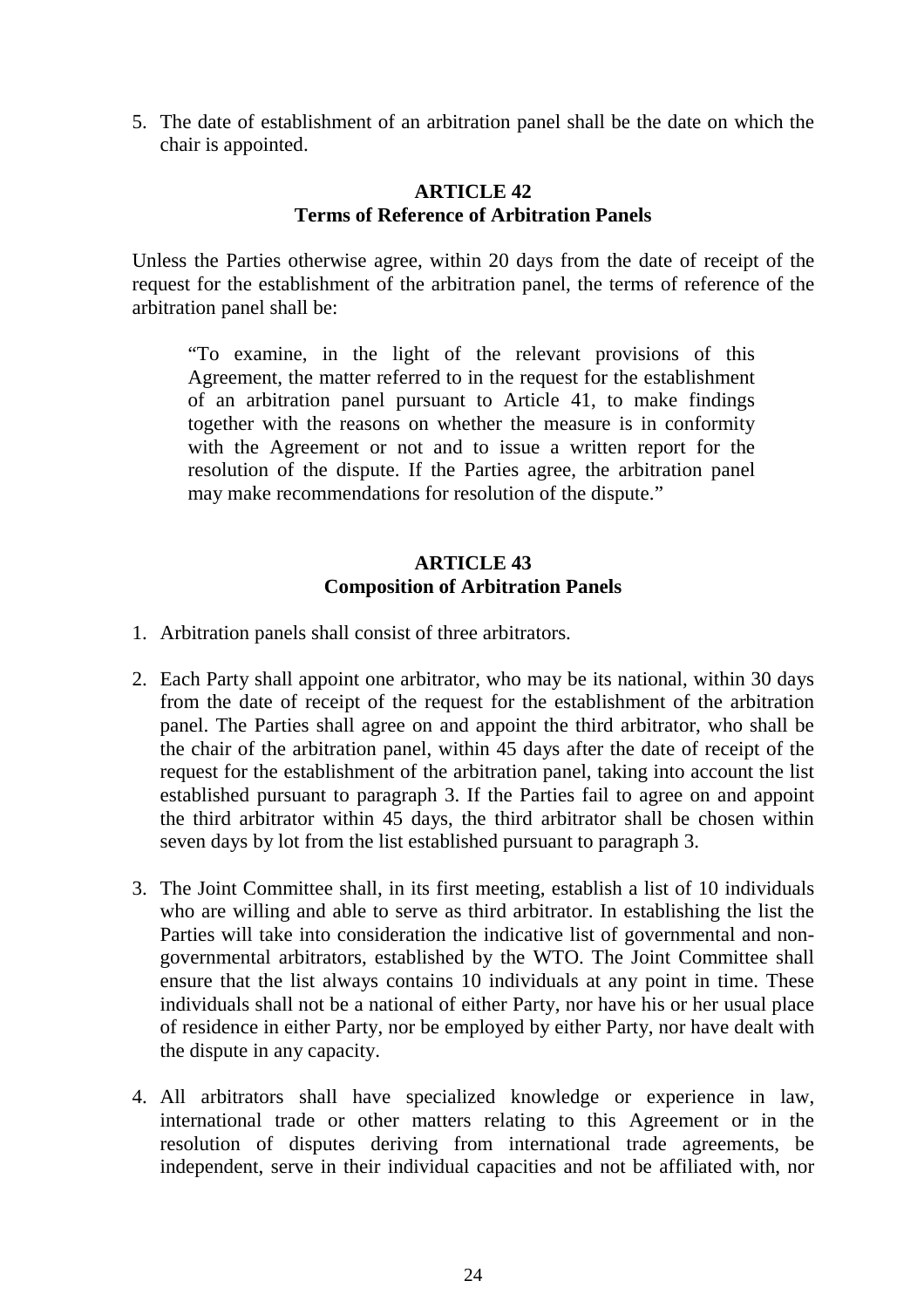take instructions from, any Party or organization and shall comply with the Code of Conduct, which will be adopted by the Joint Committee upon the entry into force of this Agreement.

- 5. Where a Party considers that an arbitrator does not comply with the requirements of the Code of Conduct, the Parties shall consult and, if so agreed, they shall replace that arbitrator in accordance with paragraph 6.
- 6. If an arbitrator appointed under this Article becomes unable to participate in the proceeding or resigns, or is to be replaced according to paragraph 5; a successor shall be selected within 10 days in accordance with the selection procedure followed to select that arbitrator. The successor shall have all the powers and duties of the original arbitrator. The work of the arbitration panel shall be suspended for a period beginning on the date the arbitrator becomes unable to participate in the proceeding or resigns. The work of the arbitration panel shall resume on the date the successor is appointed.

## **ARTICLE 44 Proceedings of Arbitration Panels**

- 1. Panel meetings shall be closed to the public, unless the Parties decide otherwise.
- 2. The Parties shall be given the opportunity to provide at least one written submission and to attend any of the presentations, statements or rebuttals in the proceedings. All information or written submissions submitted by a Party to the arbitration panel, including any comments on the draft report and responses to questions put by the arbitration panel, shall be made available to the other Party.
- 3. A Party asserting that a measure of the other Party is inconsistent with the provisions of this Agreement shall have the burden of establishing such inconsistency. A Party asserting that a measure is subject to an exception under this Agreement shall have the burden of establishing that the exception applies.
- 4. The arbitration panel should consult with the Parties as appropriate and provide adequate opportunities for the development of a mutually satisfactory resolution.
- 5. The arbitration panel shall aim to make its decisions, including its report, by consensus but may also make its decisions, including its report, by majority vote.
- 6. At the request of a Party or on its own initiative and subject to such terms and conditions as the Parties may agree within 10 days, the arbitration panel may seek information from any relevant source and may consult experts to obtain their opinion or advice on certain aspects of the matter. The arbitration panel shall provide the Parties with a copy of any advice or opinion obtained and an opportunity to provide comments.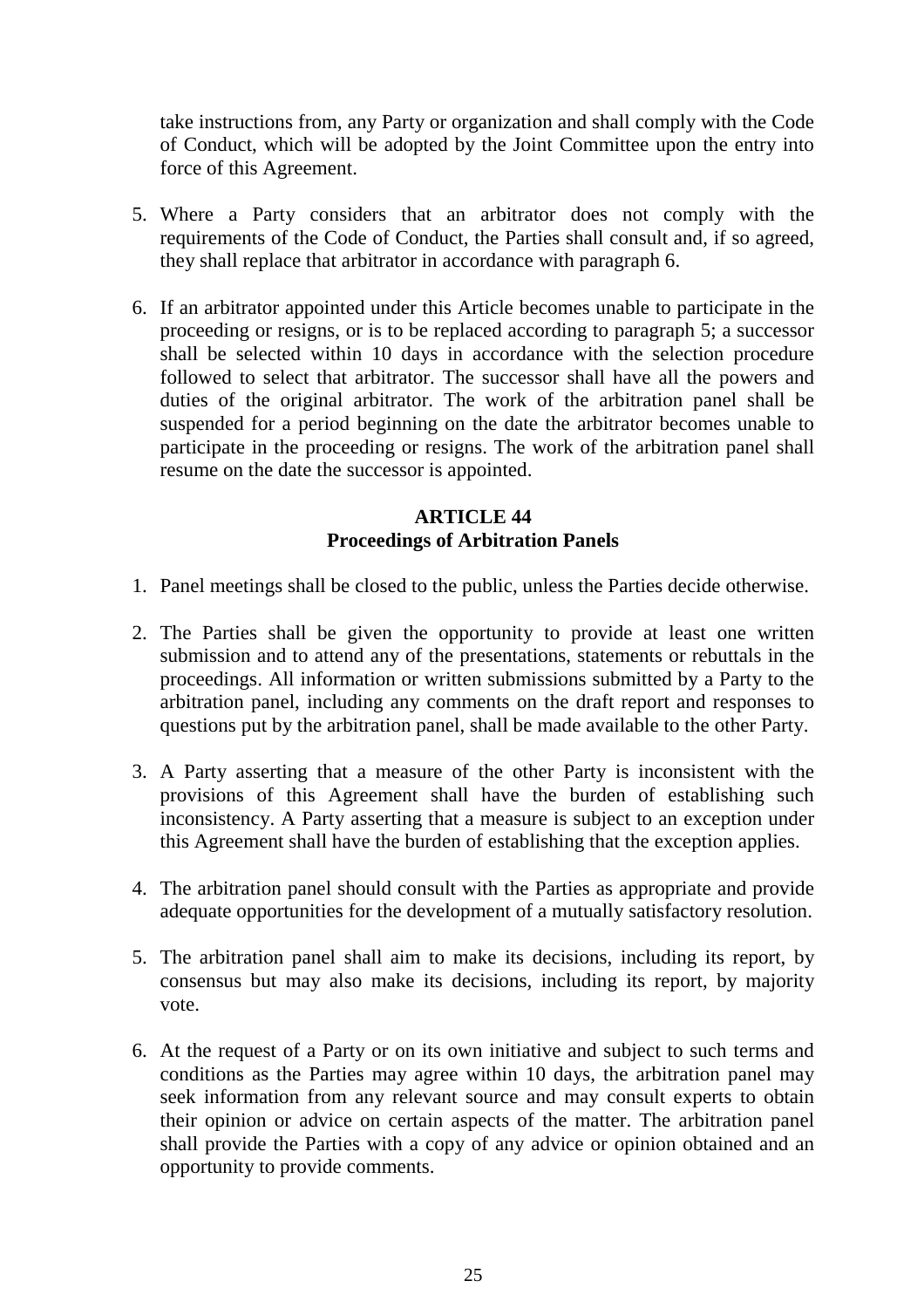- 7. The deliberations of the arbitration panel and the documents submitted to it shall be kept confidential.
- 8. Notwithstanding paragraph 7, either Party may make public statements as to its views regarding the dispute, but shall treat as confidential, information and written submissions submitted by the other Party to the arbitration panel which the other Party has designated as confidential. Where a Party has provided information or written submissions designated to be confidential, that Party shall, within 30 days of a request of the other Party, provide a non-confidential summary of the information or written submissions which may be disclosed publicly.
- 9. Each Party shall bear the cost of its appointed arbitrator and its own expenses. The cost of the chair of an arbitration panel and other expenses associated with the conduct of the proceedings shall be borne by the Parties in equal shares. The costs and expenses of the arbitrators shall normally conform to the WTO standards.

## **ARTICLE 45 Suspension or Termination of Proceedings**

- 1. The Parties may agree that the arbitration panel suspend its work at any time for a period not exceeding 12 months from the date of such agreement. In the event of such a suspension, the time-frames regarding the work of the arbitration panel shall be extended by the amount of time that the work was suspended. If in any case, the suspension of the work of the arbitration panel exceeds 12 months, the authority for the establishment of the arbitration panel shall lapse unless the Parties agree otherwise. This shall not prejudice to the rights of the complaining party to request at a later stage, the establishment of an arbitration panel on the same subject matter.
- 2. The Parties may agree to terminate the proceedings of the arbitration panel by jointly so notifying the chair of the arbitration panel at any time before the issuance of the report to the Parties.

## **ARTICLE 46 Arbitration Panel Report**

1. The report of the arbitration panel shall be drafted without the presence of the Parties. The arbitration panel shall base its report on the relevant provisions of this Agreement and the submissions and arguments of the Parties, and may take into account any other relevant information provided to the arbitration panel.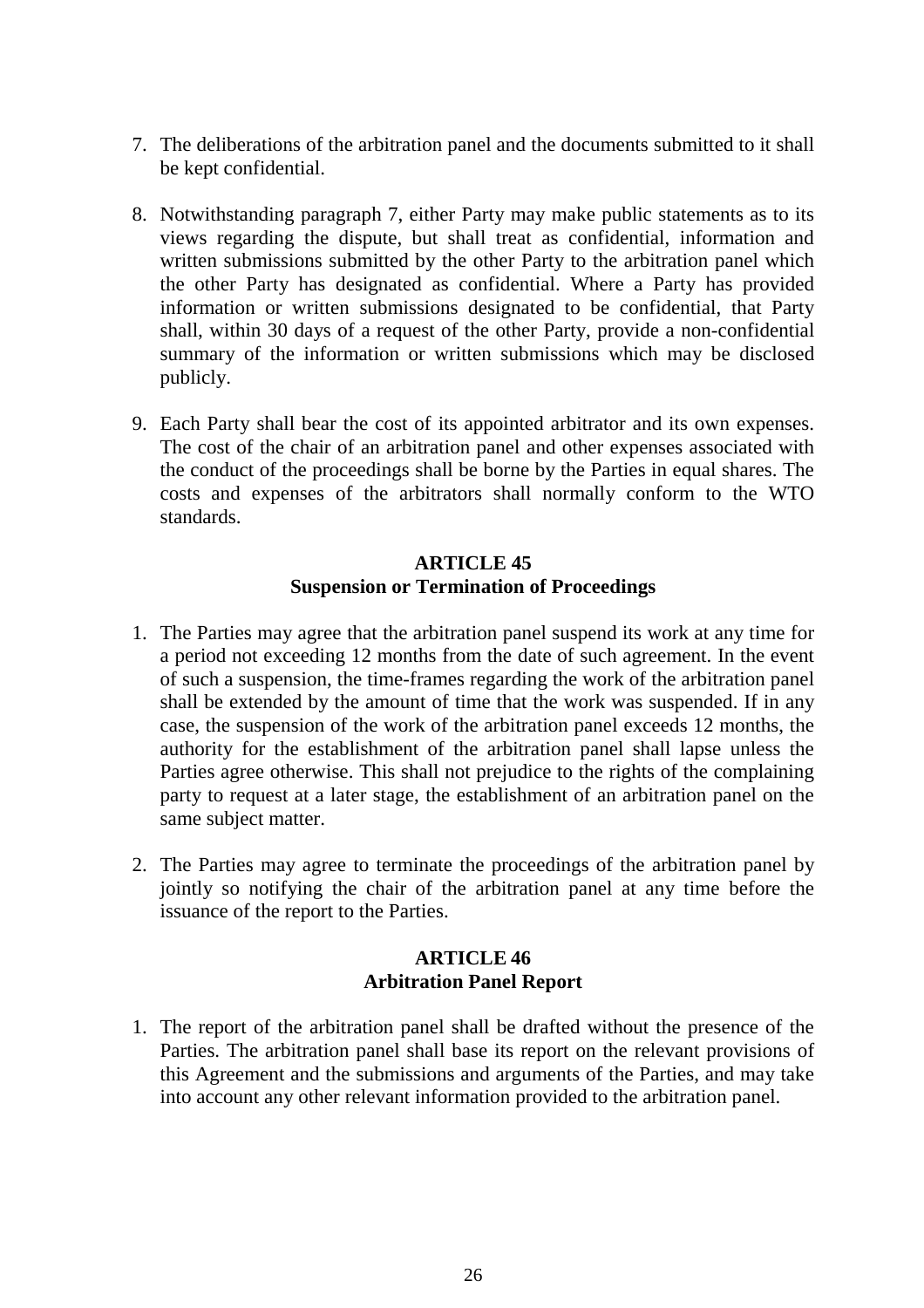- 2. The arbitration panel shall submit its report containing its findings and conclusions to the Parties, as a general rule not later than three months from the date of establishment of the arbitration panel. If the arbitration panel cannot submit its report within this period, it may extend that period to a maximum of five months from the date of establishment of the arbitration panel.
- 3. Arbitration panels shall interpret the provisions of this Agreement in accordance with customary rules of interpretation of public international law, due account being taken of the fact that the Parties must perform this Agreement in good faith and avoid circumvention of their obligations.
- 4. In cases of urgency, including those involving perishable goods, the arbitration panel shall make every effort to issue its report to the Parties within 75 days from the date of establishment of the arbitration panel. In no case should it do so later than four months from that date. The arbitration panel may give a preliminary report on whether a case is urgent.
- 5. The report of the arbitration panel shall be final and binding on the Parties.
- 6. The report shall contain both the descriptive part summarizing the submissions and arguments of the Parties and the findings and determinations of the arbitration panel. If the Parties agree, the arbitration panel may make recommendations for resolution of the dispute in its report. The findings and determinations of the arbitration panel and, if applicable, any recommendations cannot add to or diminish the rights and obligations of the Parties provided in this Agreement.

## **ARTICLE 47 Implementation of the Report**

- 1. Unless the Parties agree otherwise, the Party complained against shall eliminate the non-conformity as determined in the report of the arbitration panel, immediately, or if this is not practicable, within a reasonable period of time.
- 2. The reasonable period of time referred to in paragraph 1 shall be mutually determined by the Parties. Where the Parties fail to agree on the reasonable period of time within 45 days after the date of issuance of the report of the arbitration panel referred to in Article 46, either Party may refer the matter to an arbitration panel, which shall determine the reasonable period of time.
- 3. The Party complained against shall notify to the complaining Party the implementing measures adopted in order to put an end to the violation of its obligations under this Agreement, before the expiry of the reasonable period of time agreed by the Parties or determined in accordance with paragraph 2. Where there is disagreement between the Parties as to whether the Party complained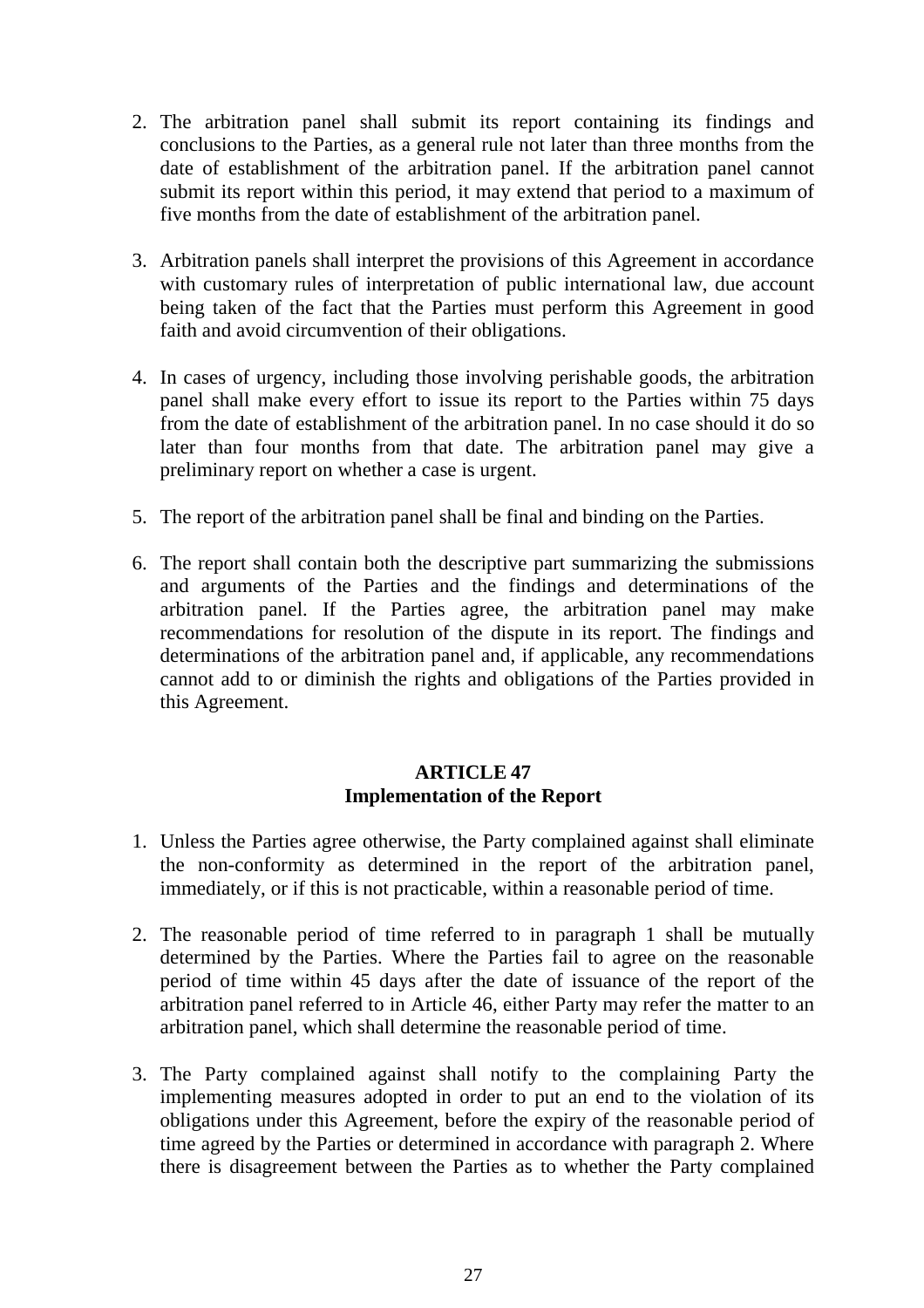against eliminated the non-conformity as determined in the report of the arbitration panel within the reasonable period of time as determined pursuant to paragraph 2, either Party may refer the matter to an arbitration panel as provided for in Article 48.

## **ARTICLE 48**

## **Non–Implementation, Compensation and Suspension of Concessions or Other Obligations**

- 1. If the Party complained against fails to notify the implementing measures before the expiry of the reasonable period of time, or notifies the complaining Party that it is impracticable, or the arbitration panel to which the matter is referred pursuant to paragraph 3 of Article 47 rules that the Party complained against has failed to eliminate the non-conformity within the reasonable period of time, the Party complained against shall, if so requested, enter into negotiations with the complaining Party with a view to reaching mutually satisfactory compensation.
- 2. If there is no agreement on satisfactory compensation within 20 days after the date of receipt of the request mentioned in paragraph 1, the complaining Party may suspend the application to the Party complained against of concessions or other obligations under this Agreement, after giving notification of such suspension 30 days in advance. Such notification may only be given 20 days after the date of receipt of the request mentioned in paragraph 1.
- 3. The compensation referred to in paragraph 1 and the suspension referred to in paragraph 2 shall be temporary measures. Neither compensation nor suspension is preferred to full elimination of the non-conformity as determined in the report of the arbitration panel. The suspension shall only be applied until such time as the non-conformity is fully eliminated or a mutually satisfactory solution is reached.
- 4. In considering what concessions or other obligations to suspend pursuant to paragraph 2:
	- a) the complaining Party should first seek to suspend concessions or other obligations with respect to the same sector(s) as that in which the report of the arbitration panel referred to in Article 46 has found a failure to comply with the obligations under this Agreement; and
	- b) if the complaining Party considers that it is not practicable or effective to suspend concessions or other obligations with respect to the same sector(s), it may suspend concessions or other obligations with respect to other sectors. The notification of such suspension pursuant to paragraph 2 shall indicate the reasons on which it is based. In the selection of the benefits to suspend, the Parties will take into consideration those which least disturb the functioning of this Agreement.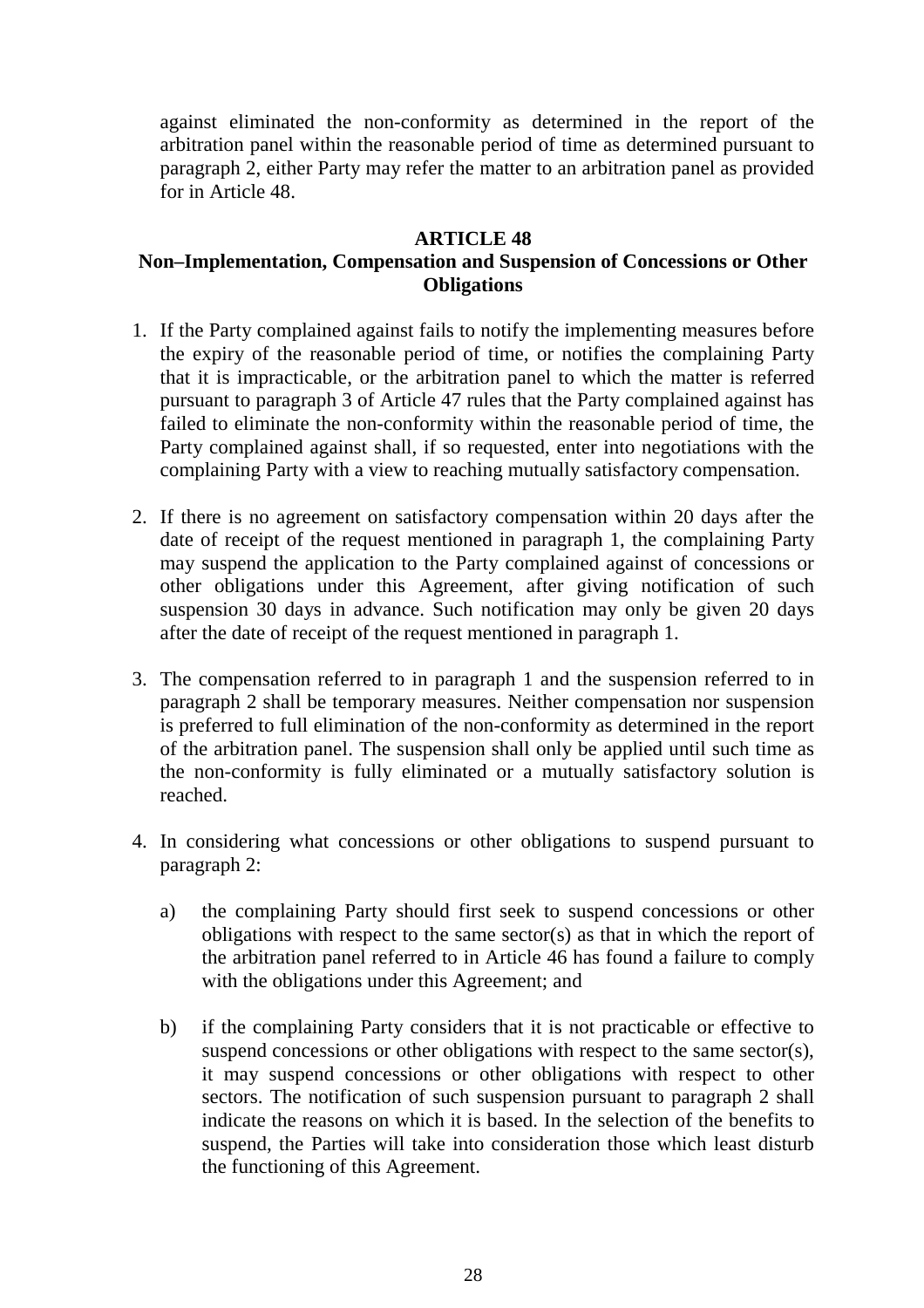- 5. The level of suspension referred to in paragraph 2 shall be equivalent to the level of the nullification or impairment.
- 6. If the Party complained against considers that the requirements for the suspension of concessions or other obligations by the complaining Party set out in paragraphs 2, 3, 4 or 5 have not been met, it may refer the matter to an arbitration panel. Concessions or other obligations shall not be suspended until the arbitration panel has its ruling.
- 7. The arbitration panel that is established for the purposes of this Article or Article 47 shall have, wherever possible, as its arbitrators, the arbitrators of the original arbitration panel. If this is not possible, then the arbitrators to the arbitration panel that is established for the purposes of this Article or Article 47 shall be appointed pursuant to Article 43. The arbitration panel established under this Article or Article 47 shall submit its report to the Parties within 60 days after the date when the matter is referred to it. When the arbitration panel considers that it cannot issue its report within the aforementioned 60 day period, it may extend that period for a maximum of 30 days with the consent of the Parties. The report shall be final and binding on the Parties.

## **ARTICLE 49 Rules of Procedure**

The Joint Committee shall adopt the Rules of Procedure which provide for the details of the rules and procedures of arbitration panels established under this Title, upon the entry into force of this Agreement. Unless the Parties otherwise agree, the arbitration panel shall follow the rules of procedure adopted by the Joint Committee and may, after consulting the Parties, adopt additional rules of procedure not inconsistent with the rules adopted by the Joint Committee.

## **ARTICLE 50 Application and Modification of Rules and Procedures**

Any time period or other rules and procedures for arbitration panels provided for in this Title, including the Rules of Procedure referred to in Article 49, may be modified by mutual consent of the Parties. The Parties may also agree at any time not to apply any provision of this Title.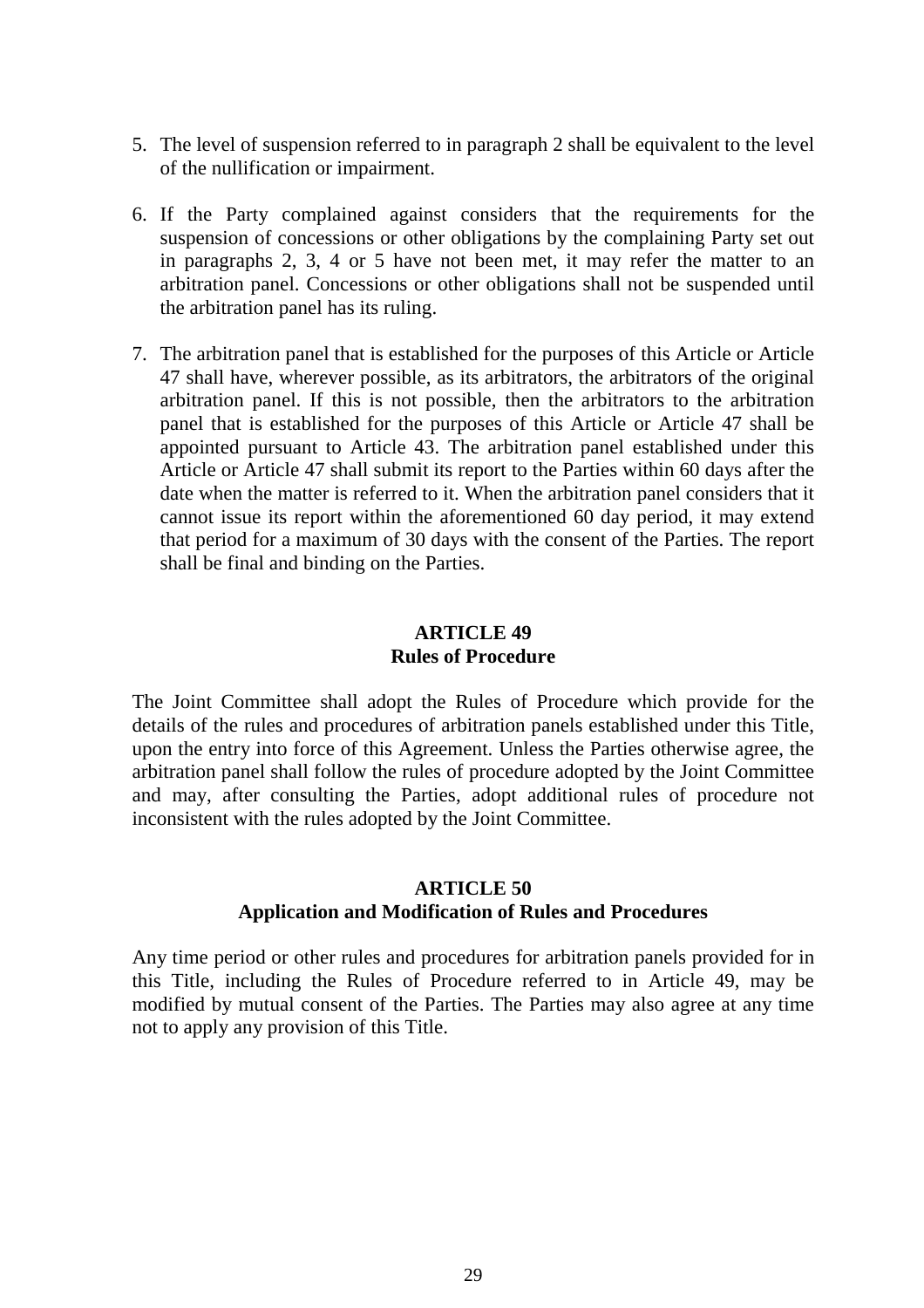#### **TITLE VI**

#### **TRANSPARENCY, INSTITUTIONAL PROVISIONS, EXCEPTIONS AND FINAL PROVISIONS**

#### **CHAPTER I TRANSPARENCY**

## **ARTICLE 51 Contact Points and Exchange of Information**

- 1. In order to facilitate communication between the Parties on any trade matter covered by this Agreement, the Parties hereby establish the following contact points:
	- a) for the Republic of Turkey: Prime Ministry, Undersecretariat for Foreign Trade, or its successor; and
	- b) for the Republic of Chile: the Europe Department of the General Directorate of International Economic Affairs, or its successor.
- 2. On the request of either Party, the contact point of the other Party shall indicate the office or official responsible for the matter and provide the required support to facilitate communication with the requesting Party. Each Party shall notify the other Party of any changes of its contact point in due time.
- 3. On request of the other Party, and to the extent possible under its domestic laws and regulations, each Party shall provide information and reply to any question from the other Party relating to an actual or proposed measure that might substantially affect the operation of this Agreement.
- 4. The information referred to under this Article shall be considered to have been provided when the information has been made available by appropriate notification to the WTO or when the information has been made available on the official, publicly and fee-free accessible website of the Party concerned.

#### **ARTICLE 52 Cooperation on Increased Transparency**

The Parties agree to cooperate in bilateral and multilateral fora on ways to increase transparency in trade matters.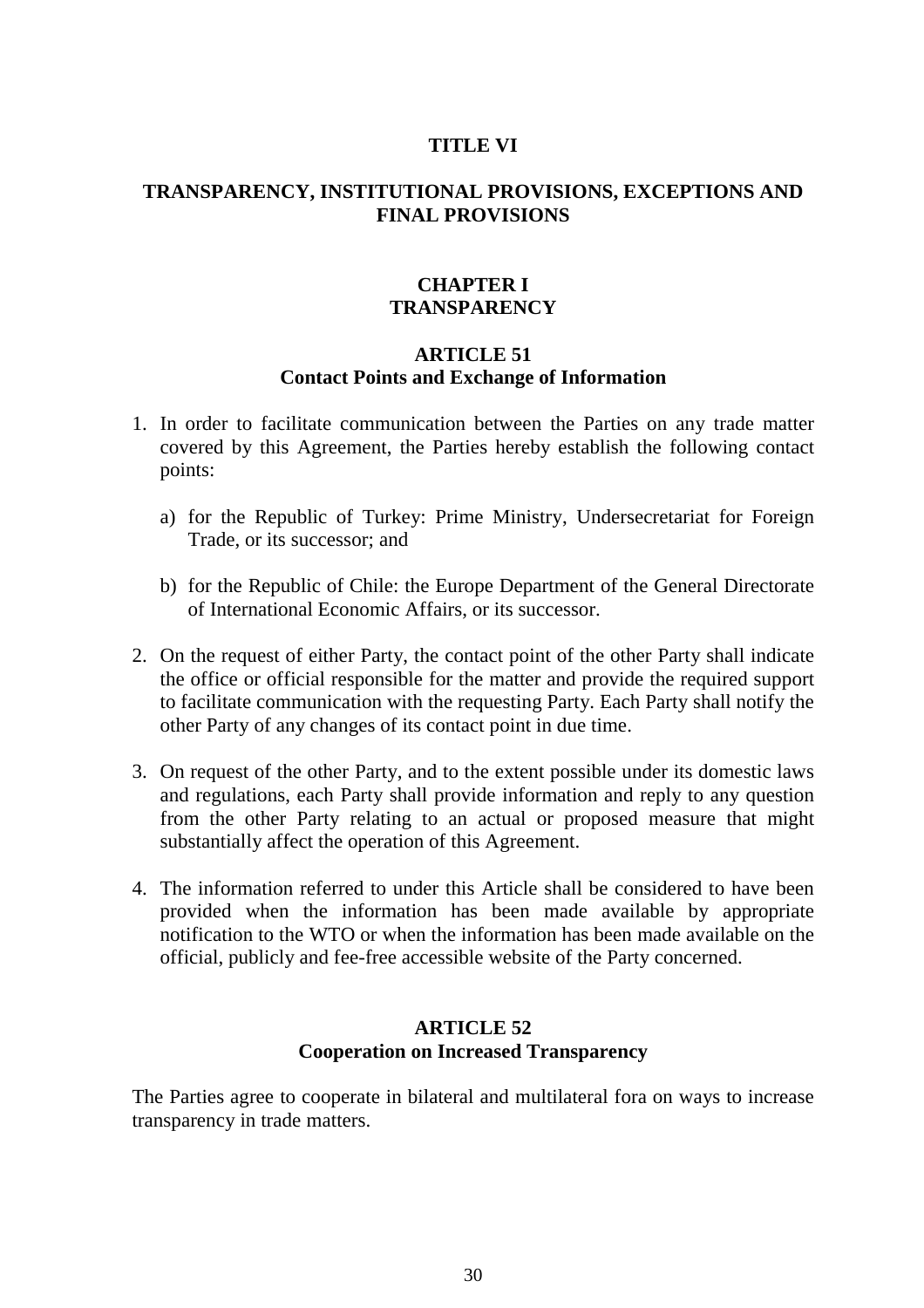## **ARTICLE 53 Publication**

Each Party shall ensure that its laws and regulations relating to any trade matter covered by this Agreement are published or made publicly available.

## **CHAPTER II INSTITUTIONAL PROVISIONS**

#### **ARTICLE 54 Establishment of the Joint Committee**

- 1. A Joint Committee is hereby established in which each Party shall be represented by its senior officials. The Joint Committee shall be responsible for the administration of this Agreement and shall ensure its proper implementation.
- 2. For the objective of the proper implementation of this Agreement, the Joint Committee shall work in pursuant with the following purposes; included but not limited to:
	- a) review the general functioning of this Agreement;
	- b) set up sub-committees and working groups as it considers necessary to assist it in accomplishing its tasks;
	- c) review, consider and, as appropriate, decide on specific matters related to the operation and implementation of this Agreement, including matters reported by sub-committees or working groups;
	- d) supervise the work of sub-committees, working groups and contact points established under this Agreement;
	- e) facilitate, as appropriate, the avoidance and settlement of disputes arising under this Agreement, including through consultations pursuant to Article 40;
	- f) consider and adopt any amendment to this Agreement or other modification or rectification to the commitments therein. The Parties shall implement any amendment or other modification approved by the Joint Committee subject to the completion of the following procedures:
		- i. In the case of Chile, through Executive Agreements (*Acuerdos de Ejecución)*, in accordance with the Political Constitution of the Republic of Chile (*Constitución Política de la República de Chile).*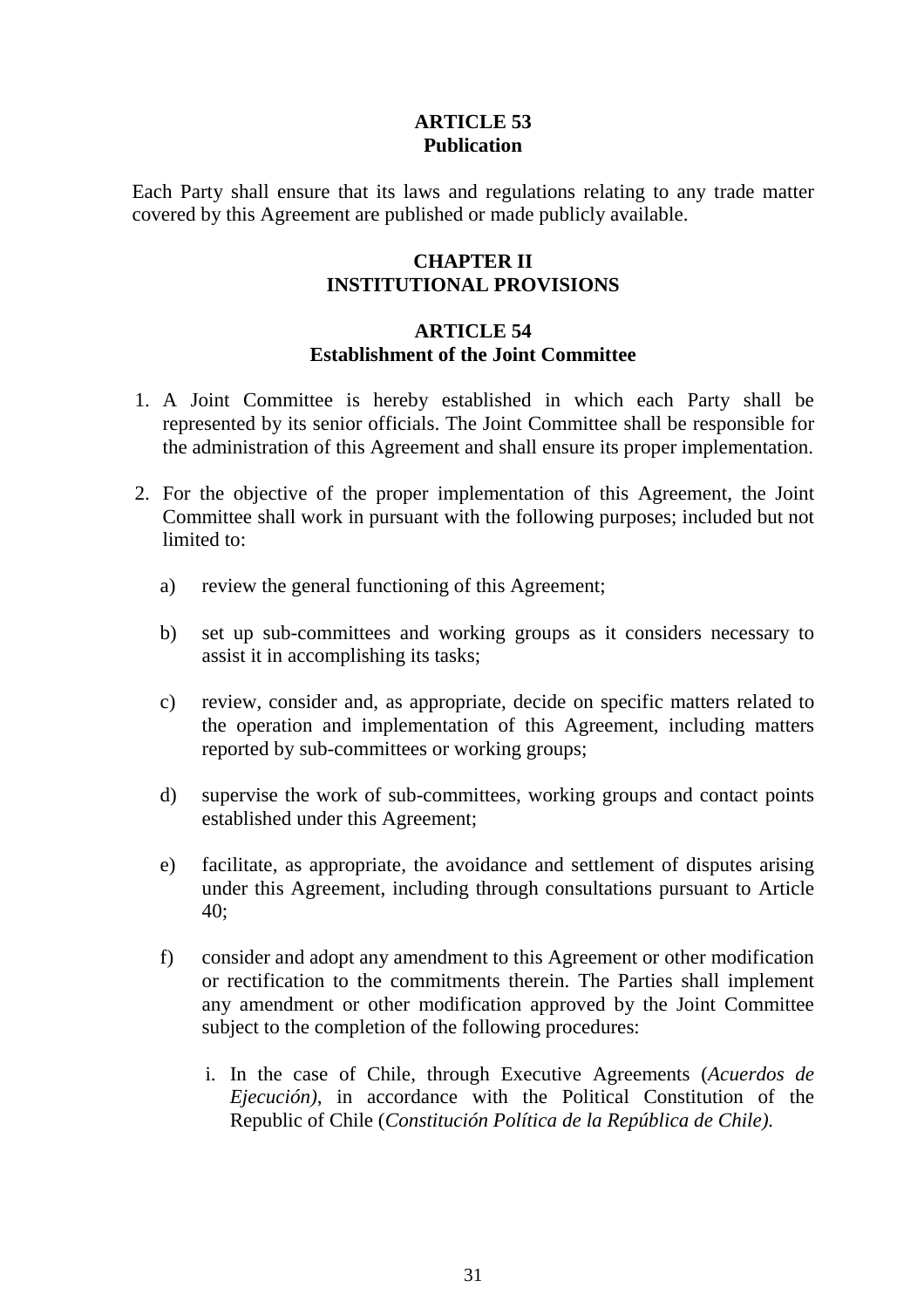- ii. In the case of Turkey, in accordance with the applicable internal procedures.
- g) as appropriate, issue interpretations of the Agreement;
- h) review the possibility of further removal of the obstacles to trade between the Parties and the further development of the trade relationship;
- i) explore ways to enhance further trade and investment between the Parties and to further the objectives of this Agreement; and
- j) take such other actions as the Parties may agree.

## **ARTICLE 55 Procedures of the Joint Committee**

- 1. The Joint Committee shall meet whenever necessary upon request but normally at least once a year. Either Party may request a meeting to be held.
- 2. All decisions of the Joint Committee shall be taken by mutual agreement.
- 3. The Joint Committee shall adopt its rules of procedure.

## **CHAPTER III EXCEPTIONS**

#### **ARTICLE 56 General Exceptions**

For the purpose of this Agreement, Article XX of GATT 1994 and its interpretative notes are incorporated into and made part of this Agreement, *mutatis mutandis*.

## **ARTICLE 57 Security Exceptions**

- 1. Nothing in this Agreement shall be construed:
	- a) to require a Party to furnish any information the disclosure of which it considers contrary to its essential security interests; or
	- b) to prevent a Party from taking any action which it considers necessary for the protection of its essential security interests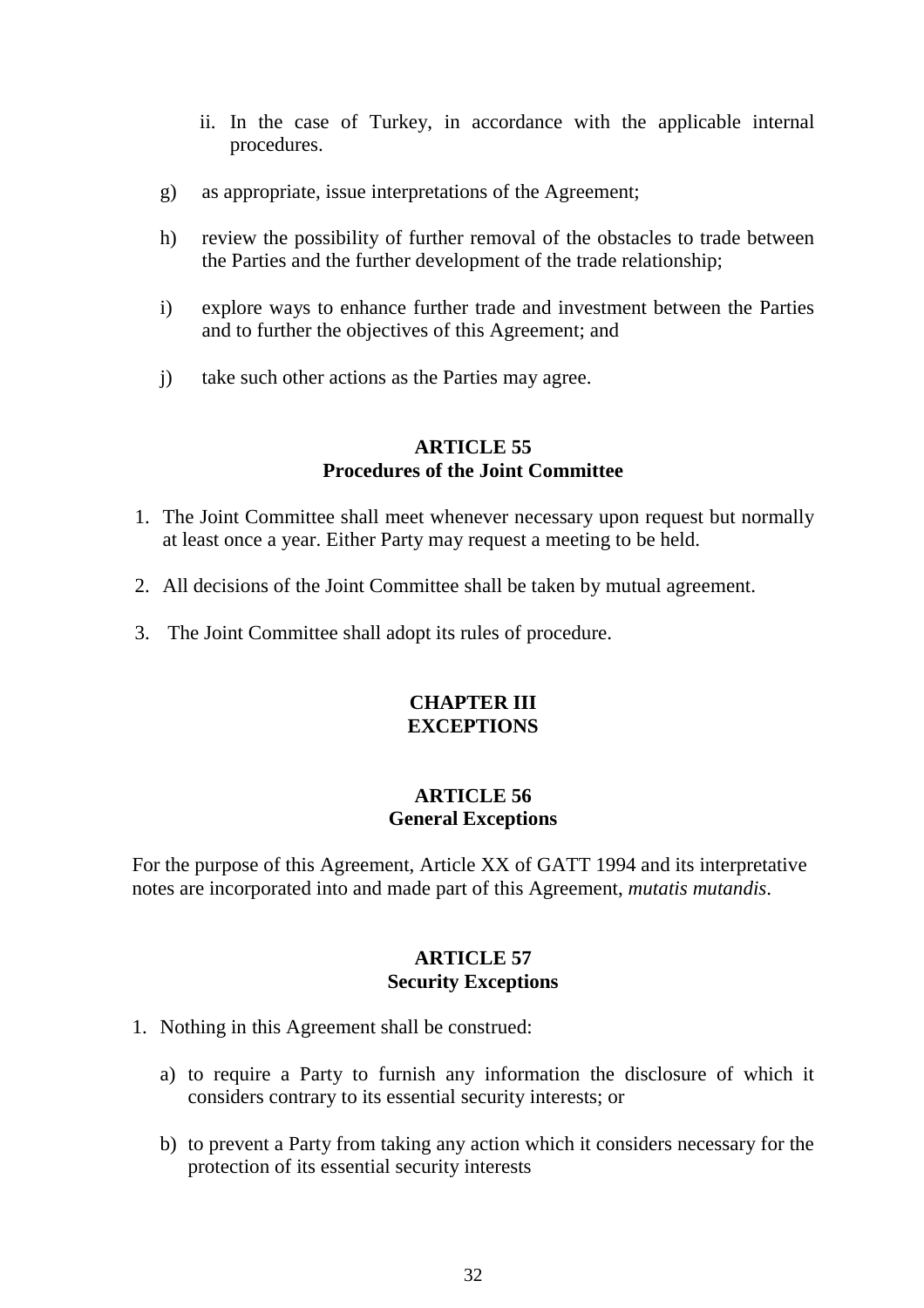- i. relating to fissionable materials or the materials from which they are derived;
- ii. relating to the traffic in arms, ammunition and implements of war and to such traffic in other goods and materials, as is carried on directly or indirectly for the purpose of supplying a military establishment;
- iii. taken in time of war or other emergency in international relations; or
- c) to prevent a Party from taking any action in pursuance of its obligations under the United Nations Charter for the maintenance of international peace and security.
- 2. A Party taking action under sub-paragraphs (b) and (c) of paragraph 1, shall inform the Joint Committee to the fullest extent possible of measures taken and of their termination.

## **ARTICLE 58 Balance of Payments Measures on Trade in Goods**

Should a Party decide to impose measures for balance of payments purposes, it shall do, so only in accordance with that Party's rights and obligations under GATT 1994, including the Declaration on Trade Measures Taken for Balance of Payments Purposes (1979 Declarations) and the Understanding on the Balance of Payments Provisions of the GATT 1994 (BOP Understanding). In adopting such measures, the Party shall immediately consult with the other Party.

## **ARTICLE 59 Taxation**

- 1. For the purposes of this Article, "tax convention" means a convention for the avoidance of double taxation or other international taxation agreement or arrangement in force between the Parties; and taxation measures do not include a "customs duty" as defined in Article 8.
- 2. Except as provided in this Article, nothing in this Agreement shall apply to taxation measures.
- 3. This Agreement shall only grant rights or impose obligations with respect to taxation measures where corresponding rights or obligations are also granted or imposed under Article III of GATT 1994.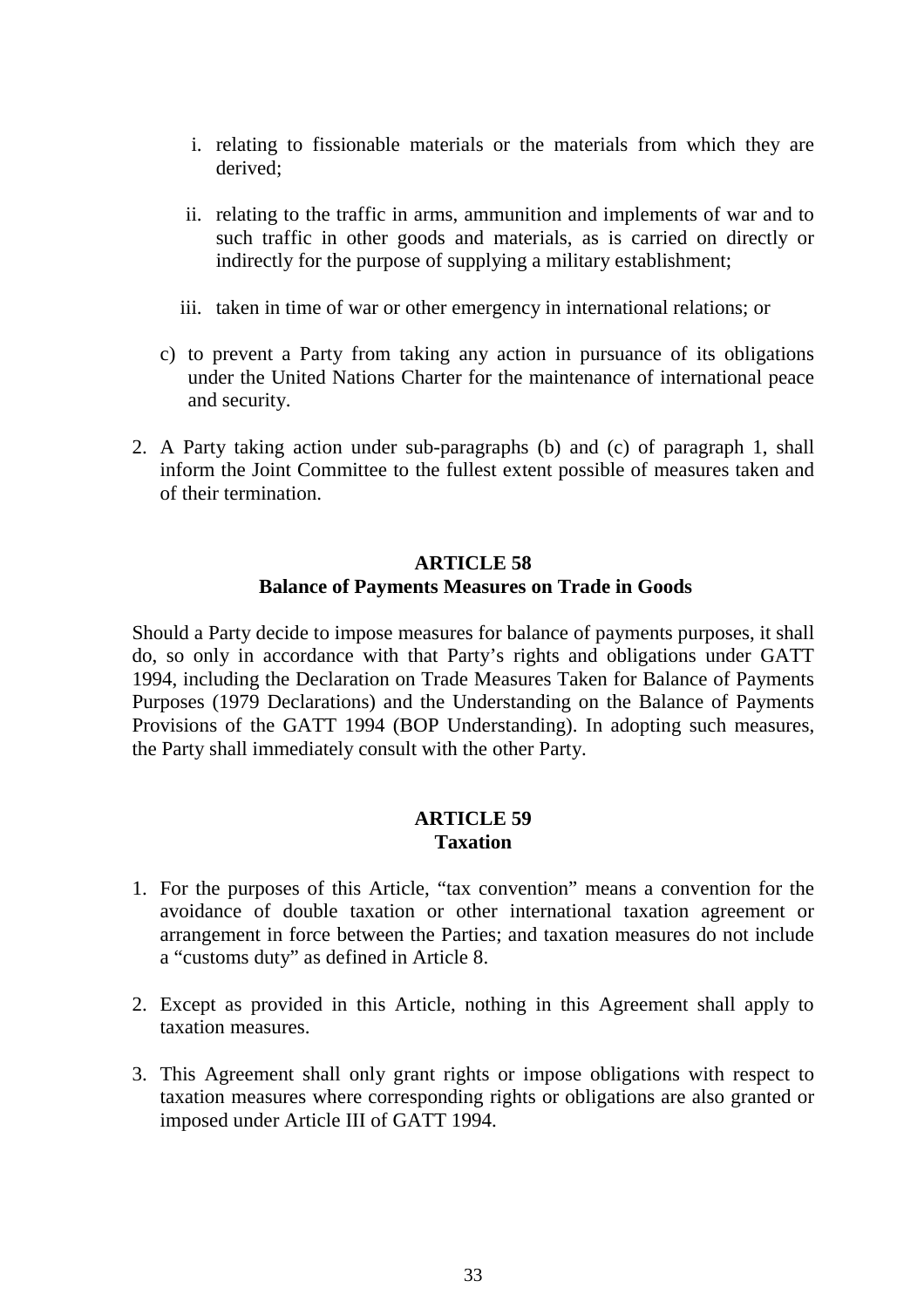4. Nothing in this Agreement shall affect the rights and obligations of the Parties under any tax convention in force between the Parties. In the event of any inconsistency relating to a taxation measure between this Agreement and such tax convention, the latter shall prevail to the extent of the inconsistency. In the case of a tax convention between the Parties, the competent authorities under that convention shall have sole responsibility for determining whether any inconsistency exists between this Agreement and that convention.

## **ARTICLE 60 Disclosure of Information**

- 1. Each Party shall, in accordance with its laws and regulations, maintain the confidentiality of information provided in confidence by the other Party pursuant to this Agreement.
- 2. Nothing in this Agreement shall be construed as requiring a Party to furnish or allow access to confidential information, the disclosure of which would impede law enforcement or otherwise be contrary to the public interest or which would prejudice the legitimate commercial interests of particular enterprises, public or private.

## **CHAPTER IV FINAL PROVISIONS**

## **ARTICLE 61 Evolutionary Clause**

- 1. The Parties may mutually agree to extend this Agreement with the aim of broadening and supplementing its scope in accordance with their respective legislation, by concluding agreements on specific sectors or activities in the light of the experience gained during its implementation.
- 2. Unless otherwise agreed, no later than two years after the entry into force of this Agreement, the Parties will commence exploratory talks on trade in services and investment.

## **ARTICLE 62 Annexes**

Annexes to this Agreement shall form an integral part thereof.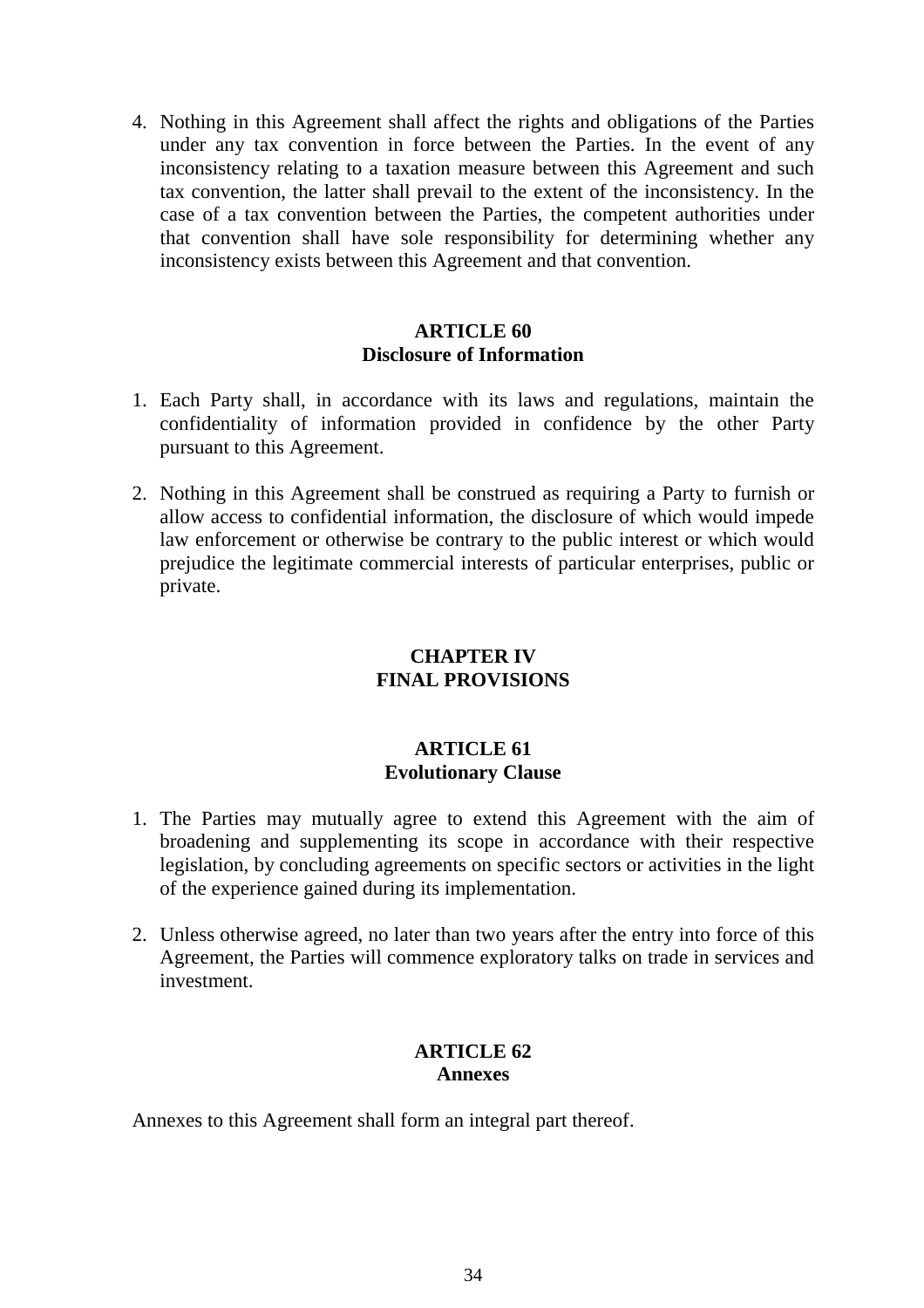## **ARTICLE 63 Amendments**

- 1. The Parties may agree, in writing, on any modification of or addition to this Agreement.
- 2. When so agreed, and approved in accordance with the necessary domestic legal procedures of each Party, a modification or addition shall constitute an integral part of this Agreement. Such amendment shall enter into force on the first day of the second month following the date on which the Parties exchange written notification that such procedures have been completed, or after such other period as the Parties may agree.

## **ARTICLE 64 Entry into Force**

- 1. The Parties shall ratify this Agreement in accordance with their domestic legal procedures.
- 2. This Agreement shall enter into force on the first day of the second month following the date on which the Parties exchange written notification that such procedures have been completed.

## **ARTICLE 65 Duration and Termination**

- 1. This Agreement shall be valid indefinitely.
- 2. Either Party may give written notice to the other of its intention to denounce this Agreement. Denunciation shall take effect on the first day of the seventh month after notification to the other Party.

## **ARTICLE 66 Authentic Texts**

This Agreement shall be done in English, Spanish, and Turkish languages, all being equally authentic. In case of divergence, the English text shall prevail.